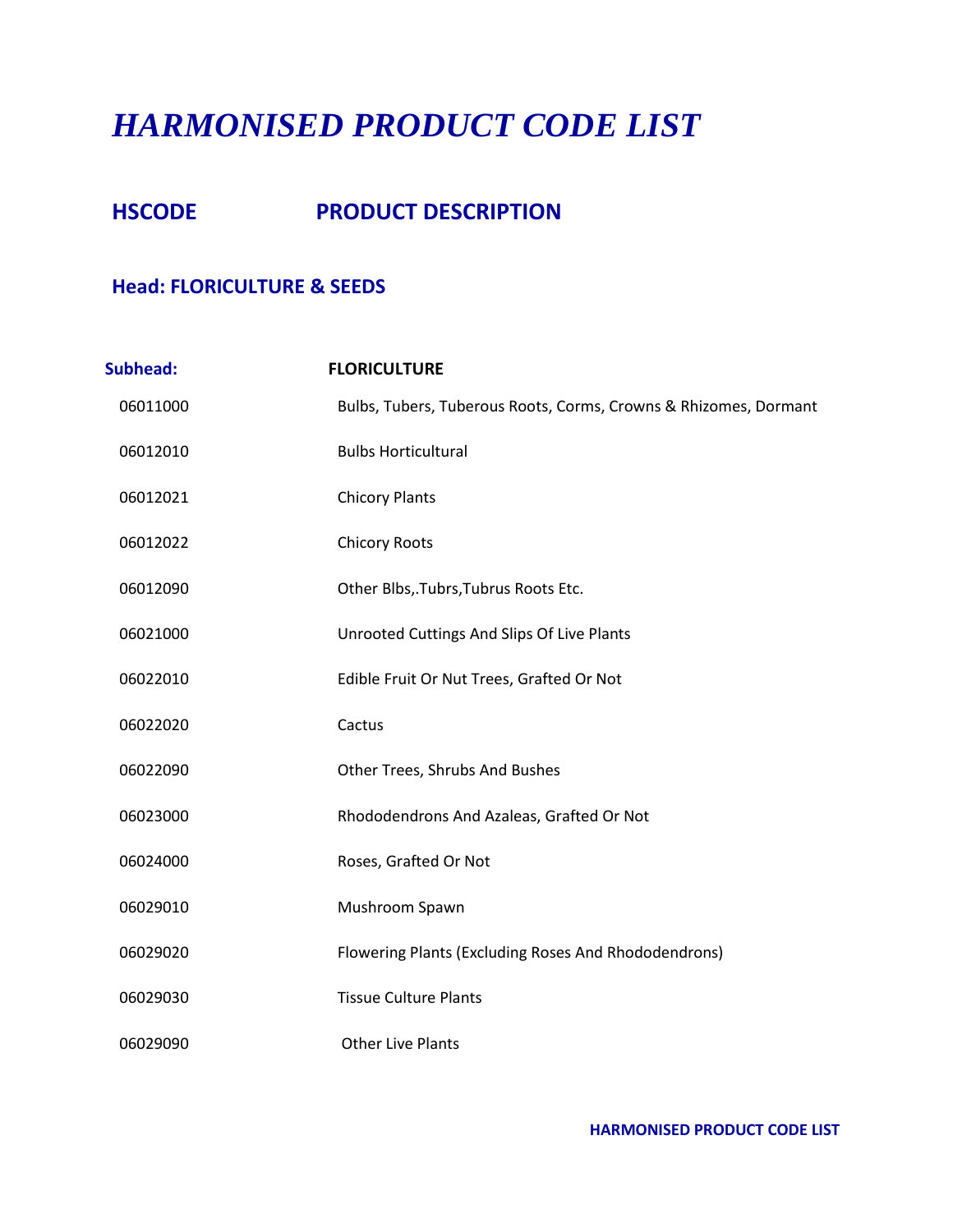| 06031100 | Fresh Cut Flowers And Flower Buds For Bouquets Or For Ornamental<br>Purpose: Roses                                 |
|----------|--------------------------------------------------------------------------------------------------------------------|
| 06031200 | Fresh Cut Flowers And Flower Buds For Bouquets Or For Ornamental<br>Purpose: Carnations                            |
| 06031300 | Fresh Cut Flowers And Flower Buds For Bouquets Or For Ornamental<br>Purpose: Orchids                               |
| 06031400 | Fresh Cut Flowers And Flower Buds For Bouquets Or For Ornamental<br>Purpose: Chrysanthemums                        |
| 06031500 | Fresh Cut Flowers And Flower Buds For Bouquets Or For Ornamental<br>Purpose : Lilies (Lilium spp.)                 |
| 06031900 | Other Fresh Cut Flowers And Flower Buds                                                                            |
| 06039000 | Othr Cut Flwrs & Flower Buds Suitable For Bogets/For Ornmntl Purpses                                               |
| 06042000 | Fresh Foliage, Branches And Plants, Nt Hving Flowers / Buds, And Grasses,<br>Mosses And Lichens Fresh, Dried, Dyed |
| 06049000 | Other (Excl Fresh) Foliage, Branches And Plants, Without Flowers Buds And<br>Grasses, Mossesandlichens             |

#### **Subhead: FRUITS & VEGETABLES SEEDS**

| 12091000 | Sugar Beet Seed, For Sowing                                         |
|----------|---------------------------------------------------------------------|
| 12092100 | Lucerne (Alfalfa) Seed, For Sowing                                  |
| 12092200 | Clover (Trifolium Spp) Seed, For Sowing                             |
| 12092300 | Fescue Seed Of Forage Plants                                        |
| 12092400 | Kentucky Blue Grass (Poa Pratensis L) Seed, For Sowing              |
| 12092500 | Rye Grass Seed Of Forage Plants                                     |
| 12092910 | Australian Lupin Seeds                                              |
| 12092990 | Other Seed Of Forage Plants                                         |
| 12093000 | Seeds Of Herbaceous Plants Cultivated Principally For Their Flowers |
| 12099110 | Cabbage Seeds                                                       |
| 12099120 | <b>Cauliflower Seeds</b>                                            |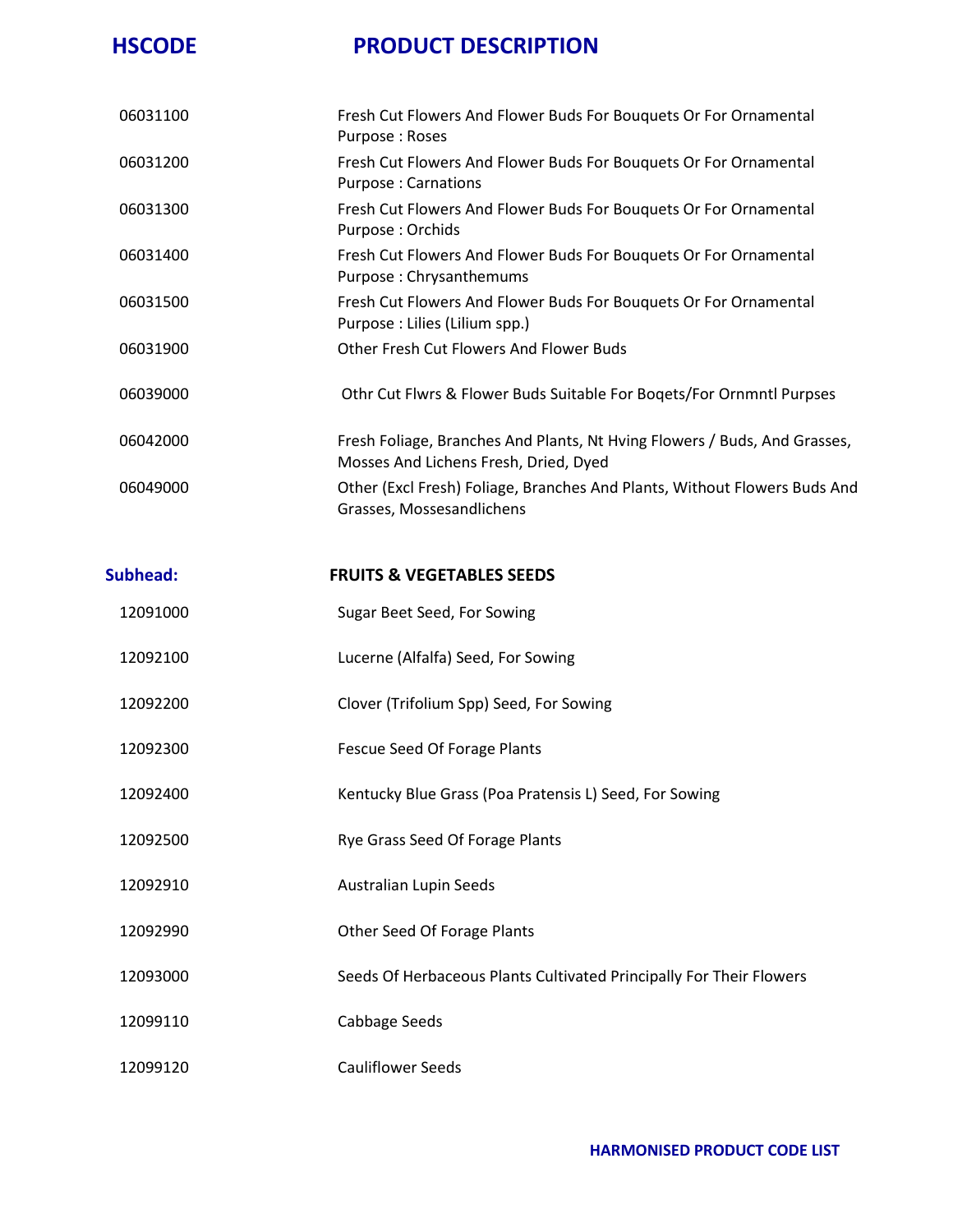| 12099130 | <b>Onion Seeds</b>                 |
|----------|------------------------------------|
| 12099140 | Pea Seeds                          |
| 12099150 | Radish Seeds                       |
| 12099160 | <b>Tomato Seeds</b>                |
| 12099190 | <b>Other Vegetable Seeds</b>       |
| 12099910 | Fruit Seeds For Planting Or Sowing |
| 12099990 | Other Fruit Seeds                  |

| <b>Subhead:</b> | <b>HERBAL &amp; MEDICINAL PLANTS</b>                                |
|-----------------|---------------------------------------------------------------------|
| 12112000        | Ginsng Roots Frsh/Drid Whether Or Not Cut Crshd/Pwdrd               |
| 12113000        | Coca Leaf Frsh/Drid Whether Or Not Cut Crshd/Pwdrd                  |
| 12114000        | Popy Straw Frsh/Drid Whether Or Not Cut Crshd/Pwdrd                 |
| 12119011        | Ambrette Seeds(Must Grains Of Vgtbl Kngdm)                          |
| 12119012        | Nux Vomica Dried Ripe Seeds                                         |
| 12119013        | Psyllium Seed (Isobgul)                                             |
| 12119014        | Neem Seed                                                           |
| 12119015        | Jajoba Seed                                                         |
| 12119019        | Other Seeds Frsh/Drid W/N Cut Crshd/ Pwdrdusd In Perfmry, Pharm Etc |
| 12119021        | <b>Beladona Leaves</b>                                              |
| 12119022        | Senna Leaves And Pads                                               |
| 12119023        | Neem Leaves/Powder                                                  |
| 12119024        | Gymnema Powder                                                      |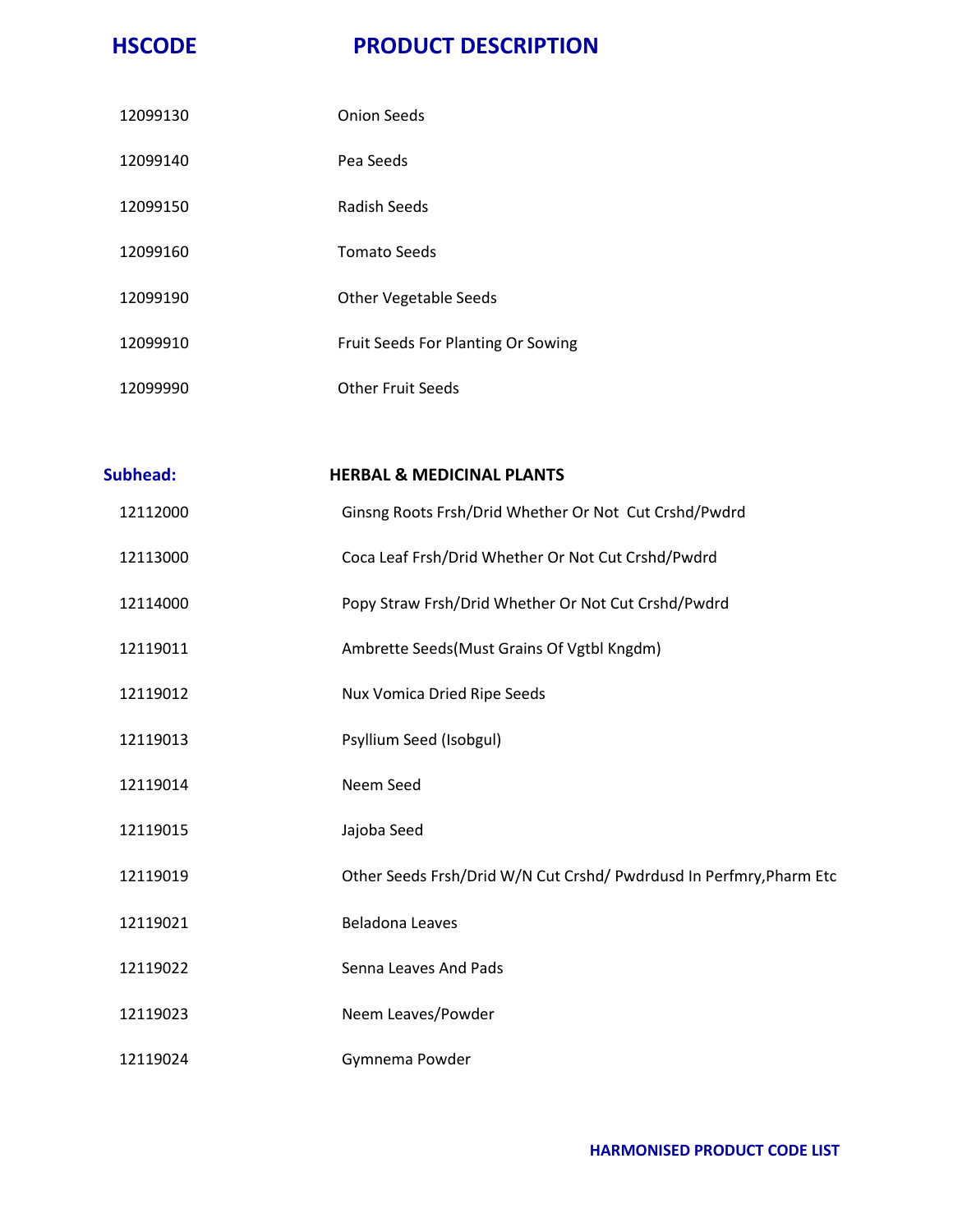| 12119025 | Cubeb Powder                                                             |
|----------|--------------------------------------------------------------------------|
| 12119026 | Pyrethrum                                                                |
| 12119029 | Other Leaves, Pwdr, Flurs & Pods Frsh/Drd W/N Cut Crshd/Pwdrd            |
| 12119031 | Cascara Sagrada Bark                                                     |
| 12119032 | Psyllium Husk (Isobgul Husk)                                             |
| 12119033 | Cambodge Fruit Rind/The Dried Pericap Of The Fruits Of Garcinia Cambogia |
| 12119039 | Othr Bark, Husk & Rind Fresh/Dried W/N Cut Crshd/Powdered                |
| 12119041 | Belladona Roots                                                          |
| 12119042 | <b>Galangal Rhizomes And Roots</b>                                       |
| 12119043 | Ipecac Dried Rhizomes And Roots                                          |
| 12119044 | Serpentina Roots (Rowwalfia Serpentina Andother Species Of Rowwalfias)   |
| 12119045 | Zedovary Roots                                                           |
| 12119046 | Kuth Root                                                                |
| 12119047 | Sarasaparilla Roots                                                      |
| 12119048 | <b>Sweet Flag Rhizomes</b>                                               |
| 12119049 | Other Roots & Rhizomes Frsh/Drd W/N Cut Crshd/Pwdrd                      |
| 12119050 | Sandal wood chips And Dust                                               |
| 12119060 | Vinca Rosea Herbs                                                        |
| 12119070 | Mint Including Leaves (All Species)                                      |
| 12119080 | Agarwood (Incldng Chips And Dust)                                        |
| 12119091 | Chirata                                                                  |
| 12119092 | Tukmaria                                                                 |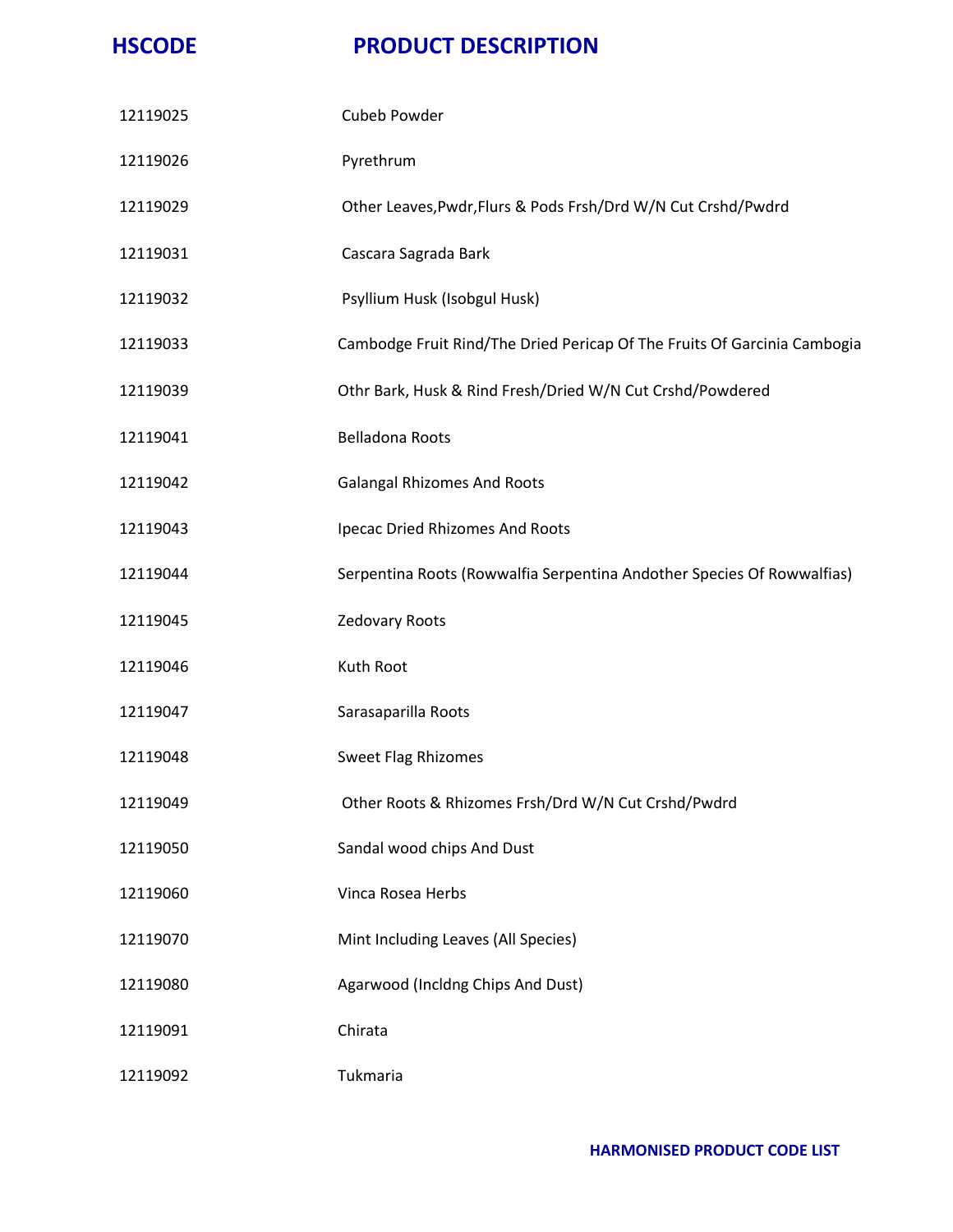| 12119093 | Unab (Indian Jujuba Or Chinese Dates)                                                             |
|----------|---------------------------------------------------------------------------------------------------|
| 12119094 | Basil, Hyssop, Rosemary, Sage And Savory                                                          |
| 12119095 | Lovage                                                                                            |
| 12119096 | Gareinia                                                                                          |
| 12119099 | Other Plants & Parts Of Plants Usd In Prfmry, Pharmcy, Insecticdl/Fungicdl<br>Purpse, Fresh/Dried |
| 12129100 | <b>Sugar Beet</b>                                                                                 |
| 12129910 | Kokam (Cocum) Flowers                                                                             |
| 12129920 | Mohua Flowers                                                                                     |
| 12129990 | Othr Vegtbl Prdcts Fr Human Consmptn N.E.S                                                        |
| 12130000 | Cereal Straw & Husks Unprpd W/N Chopped Ground Pressed/In The Form<br>Of Pellets                  |
| 12141000 | Lucerne (Alfalfa) Meal & Pellets                                                                  |
| 12149000 | Othr Swedes Mangolds Fddr Roots Hay Etc                                                           |

#### **Head: FRUITS AND VEGETABLES**

| Subhead: | <b>FRESH ONIONS</b>   |
|----------|-----------------------|
| 07031010 | Onions, Fresh/Chilled |

| Subhead: | <b>OTHER FRESH VEGETABLES</b>           |
|----------|-----------------------------------------|
| 07011000 | Potato Seeds, Fresh/Chilled             |
| 07019000 | Potatoes Other Than Seed, Fresh/Chilled |
| 07020000 | Tomatoes, Fresh/Chilled                 |
| 07031020 | Shallots, Fresh/Chilled                 |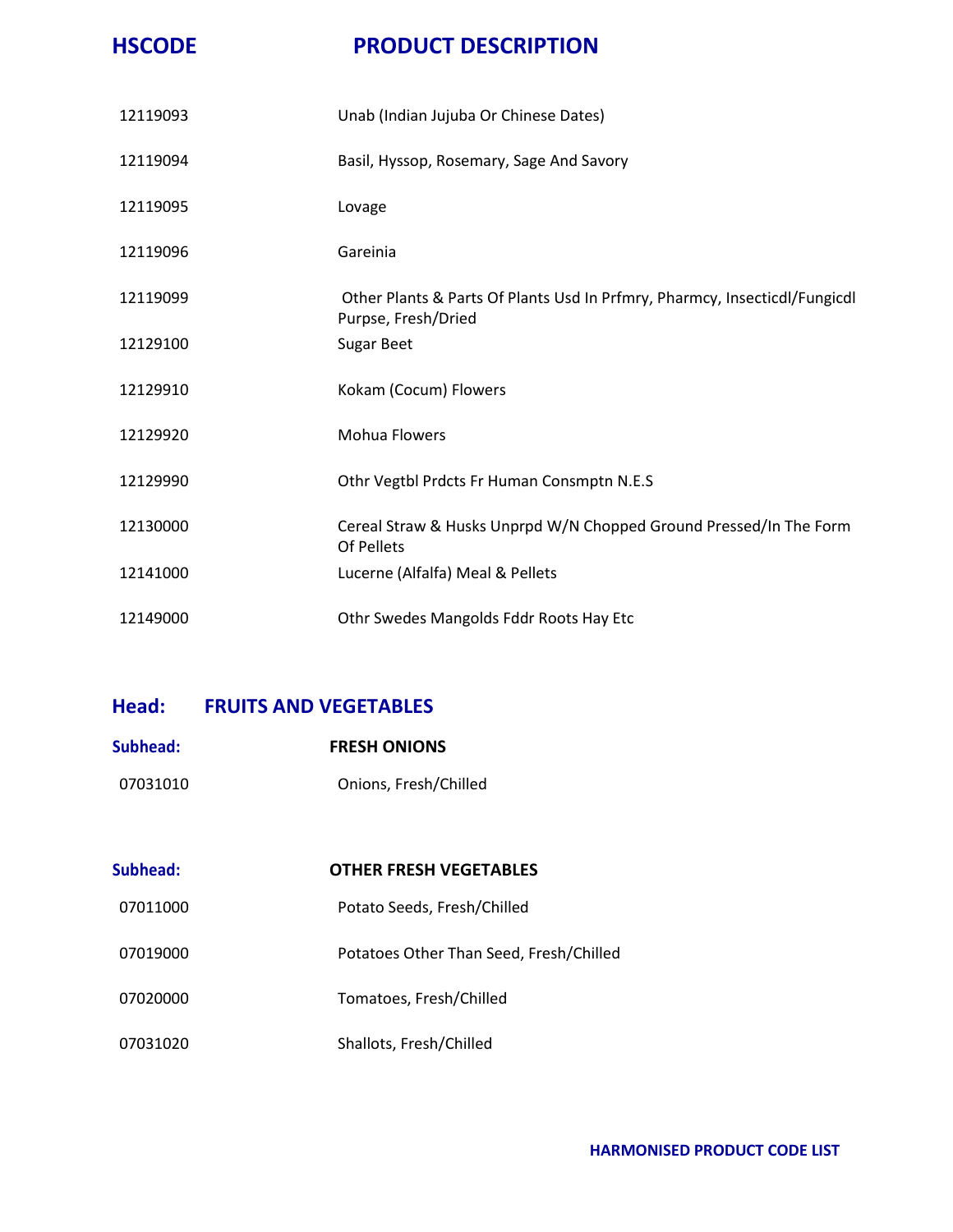| 07032000 | Garlics, Fresh/Chilled                                               |
|----------|----------------------------------------------------------------------|
| 07039000 | Leeks & Other Alliaceous Vegetables, Fresh/Chilled                   |
| 07041000 | Cauliflowers & Headed Broccoli, Fresh/Chilled                        |
| 07042000 | <b>Brussels Sprouts, Fresh/Chilled</b>                               |
| 07049000 | Kohrbi, Kale&Smlr Edbl Brassicas, Frsh/Chld                          |
| 07051100 | Cabbage Lettuce (Head Lettuce), Fresh/Chilled                        |
| 07051900 | Other Lettuce, Fresh/Chilled                                         |
| 07052100 | Witloof Chicory (Cichorium Intybus Var. Foliosum), Fresh/Chilled     |
| 07052900 | Other Chicory Frsh Or Chld                                           |
| 07061000 | Carrots & Turnips, Fresh/Chilled                                     |
| 07069010 | Horse Radish, Fresh/Chilled                                          |
| 07069020 | Other Radish, Fresh/Chilled                                          |
| 07069030 | Salad Beetroot Fresh Or Chilled                                      |
| 07069090 | Other Roots Fresh Or Chilled                                         |
| 07070000 | Cucumbers & Gherkins, Fresh/Chilled                                  |
| 07081000 | Peas (Pisum Sativum), Shelled/Unshelled, Fresh/Chilled               |
| 07082000 | Beans (Vigna Spp., Phaseolus Spp.), Shelled/Unshelled, Fresh/Chilled |
| 07089000 | Other Leguminous Vegetables Shelled/Unshelled, Fresh/Chilled         |
| 07092000 | Asparagus, Fresh/Chilled                                             |
| 07093000 | Aubergines (Egg-Plants), Fresh/Chilled                               |
| 07094000 | Celery Other Than Celeraic Fresh/Chilled                             |
| 07095100 | Mushrooms Of The Genus Agaricus, Fresh/Chilled                       |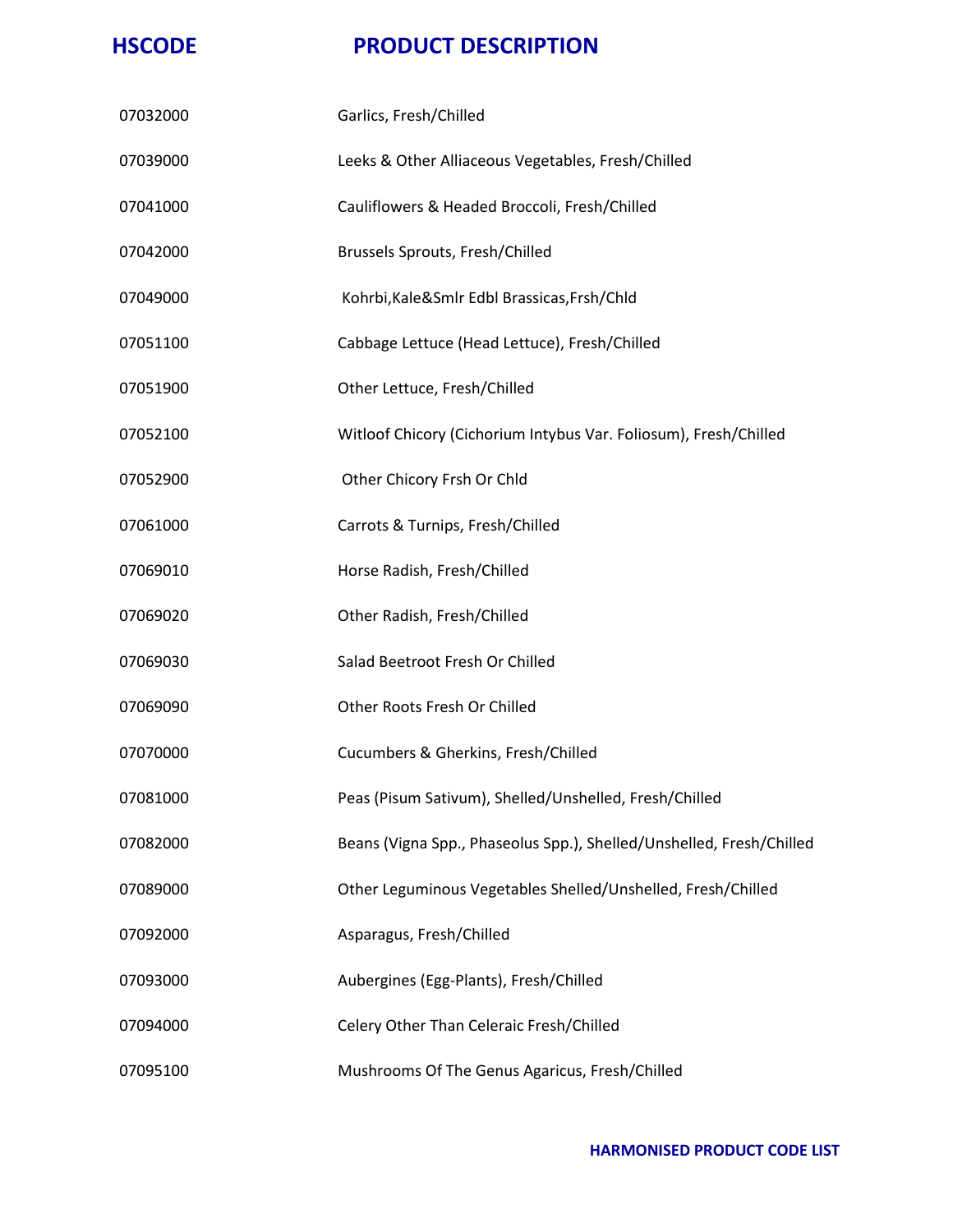| 07095900 | Other Truffles Fresh Or Chilled                |
|----------|------------------------------------------------|
| 07096010 | Green Chilly Fresh/Chilled                     |
| 07096090 | Other Fruits Of The Genus Capsicum Or Pimenta  |
| 07097000 | Spinach Fresh/Chilled                          |
| 07099100 | Globe Artichokes, Fresh/Chilled                |
| 07099200 | <b>Olives Fresh/Chilled</b>                    |
| 07099310 | Pumpkins                                       |
| 07099330 | <b>Bitter Gourd</b>                            |
| 07099340 | <b>Bottle Gourd</b>                            |
| 07099350 | <b>Snake Gourd</b>                             |
| 07099360 | Coccinia (Kundru)                              |
| 07099390 | <b>Other Gourds</b>                            |
| 07099910 | Green Pepper                                   |
| 07099930 | Okra/Lady Finger (Bhindi)                      |
| 07099990 | Other Vegetables Fresh Or Chilled              |
| 07141000 | Manioc (Cassava)                               |
| 07142000 | <b>Sweet Potatoes</b>                          |
| 07143000 | Yams (Dioscorea Spp.)                          |
| 07144000 | Taro (Colocasia Spp.)                          |
| 07145000 | Yautia (Xanthosoma Spp.)                       |
| 07149010 | Sago Pith                                      |
| 07149090 | Other Edible Roots And Tubers With High Starch |
| 08031010 | Plantain (Curry Banana) Fresh/Chilled          |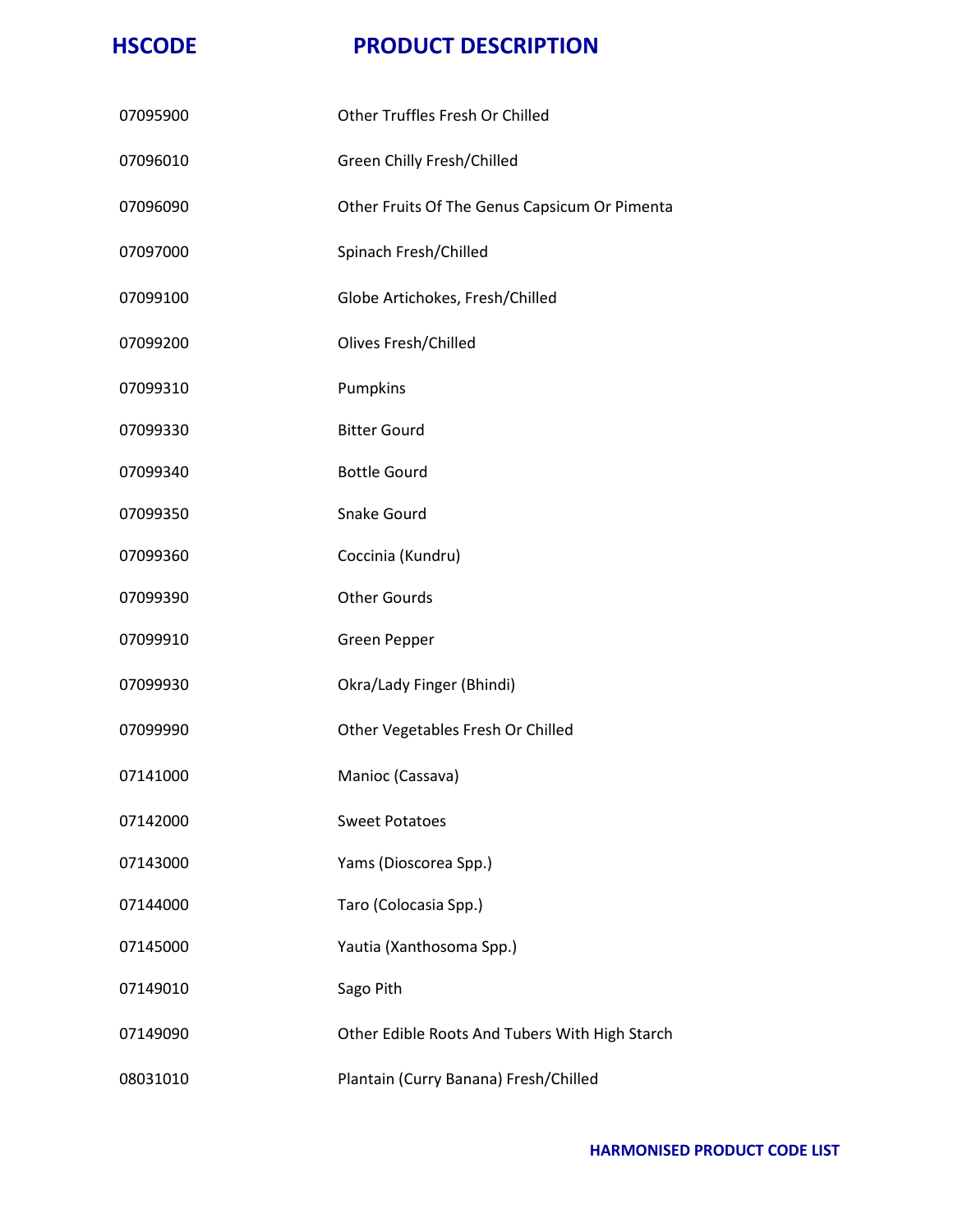09103010 Fresh Turmeric

| Subhead: | <b>WALNUTS</b>    |
|----------|-------------------|
| 08023100 | Walnuts, In Shell |
| 08023200 | Walnuts, Shelled  |

| Subhead: | <b>FRESH MANGOES</b> |
|----------|----------------------|

08045021 Alphonso (Hapus)

- 08045022 Banganapalli
- 08045023 Chausa
- 08045024 Dasheri
- 08045025 Langda
- 08045026 Kesar
- 08045027 Totapuri
- 08045028 Mallika
- 08045029 Other Mangoes
- **Subhead: FRESH GRAPES**
- 08061000 Grapes, Fresh

# **Subhead: OTHER FRESH FRUITS** 08031090 Other Plantain 08039010 Bananas, Fresh 08039090 Other Bananas, Excl. Plantains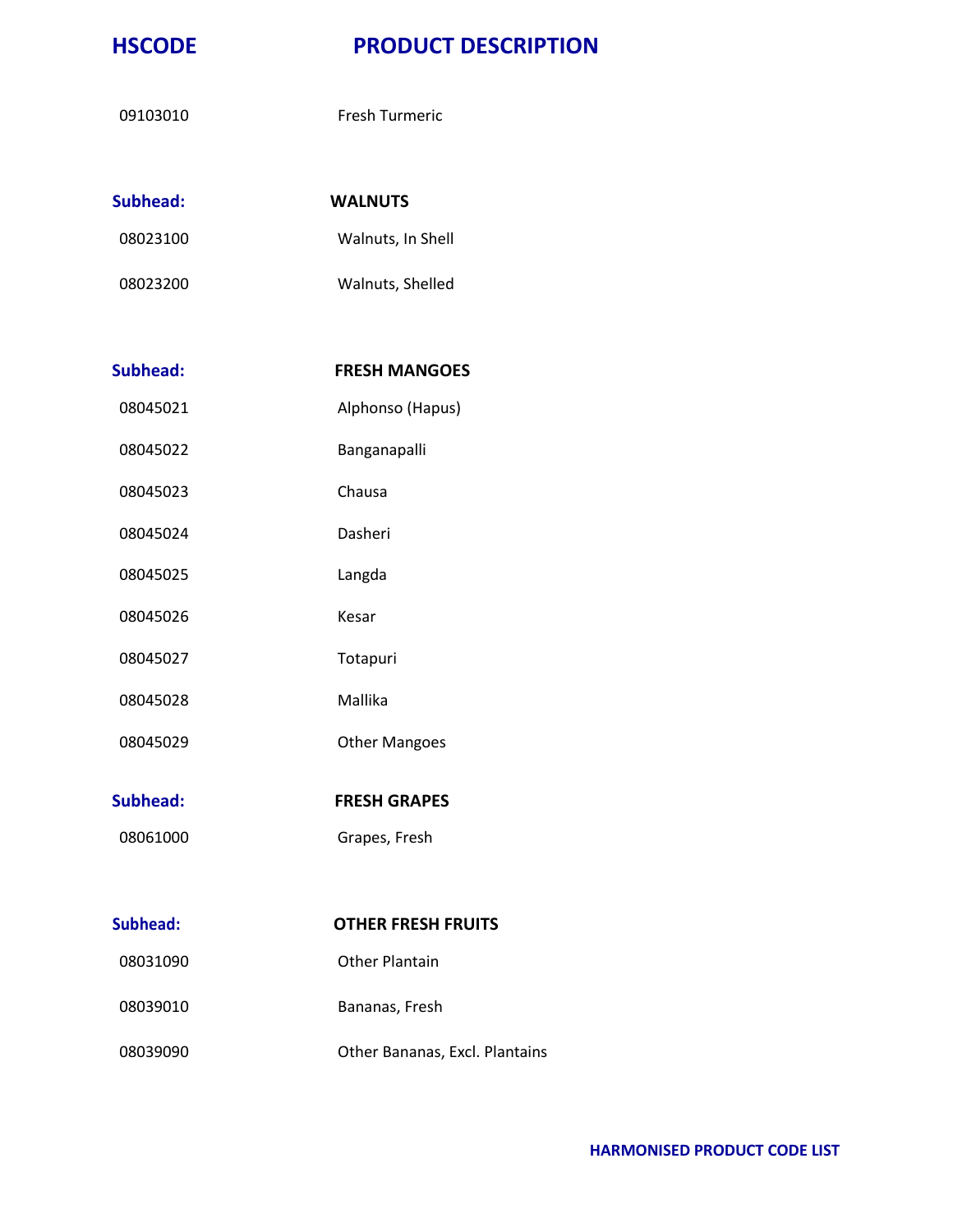| 08041010 | Dates, Fresh/Dried (Excluding Wet Dates)                                               |
|----------|----------------------------------------------------------------------------------------|
| 08041020 | Dates Soft (Khayzur Or Wet Dates)                                                      |
| 08041030 | Dates Hard (Chhohara Or Kharek)                                                        |
| 08041090 | <b>Other Dates</b>                                                                     |
| 08042010 | Figs, Fresh/Dried                                                                      |
| 08042090 | Other Figs Excldng Frsh                                                                |
| 08043000 | Pineapples Fresh Or Dried                                                              |
| 08044000 | Avocados, Fresh/Dried                                                                  |
| 08045010 | Guavas Fresh/Dried                                                                     |
| 08045090 | Other Mangosteen Fresh / Dried                                                         |
| 08051000 | Oranges, Fresh/Dried                                                                   |
| 08052100 | Mandarins (including tangerines and satsumas)                                          |
| 08052200 | Clementines                                                                            |
| 08052900 | Other Oranges, wilkings and similar citrus hybrid                                      |
| 08054000 | Grapefruit Including Pomelos, Fresh/Dried                                              |
| 08055000 | Lemons (Citrus Limon/Limonum) & Limes (Citrus Aurantifolia/Latifolia)<br>Fresh / Dried |
| 08059000 | Other Citrus Fruit Fresh/Dried                                                         |
| 08071100 | Watermelons, Fresh                                                                     |
| 08071910 | <b>Musk Melons</b>                                                                     |
| 08071990 | <b>Other Melons</b>                                                                    |
| 08072000 | Papaws (Papayas), Fresh/Dried                                                          |
| 08081000 | Apples, Fresh                                                                          |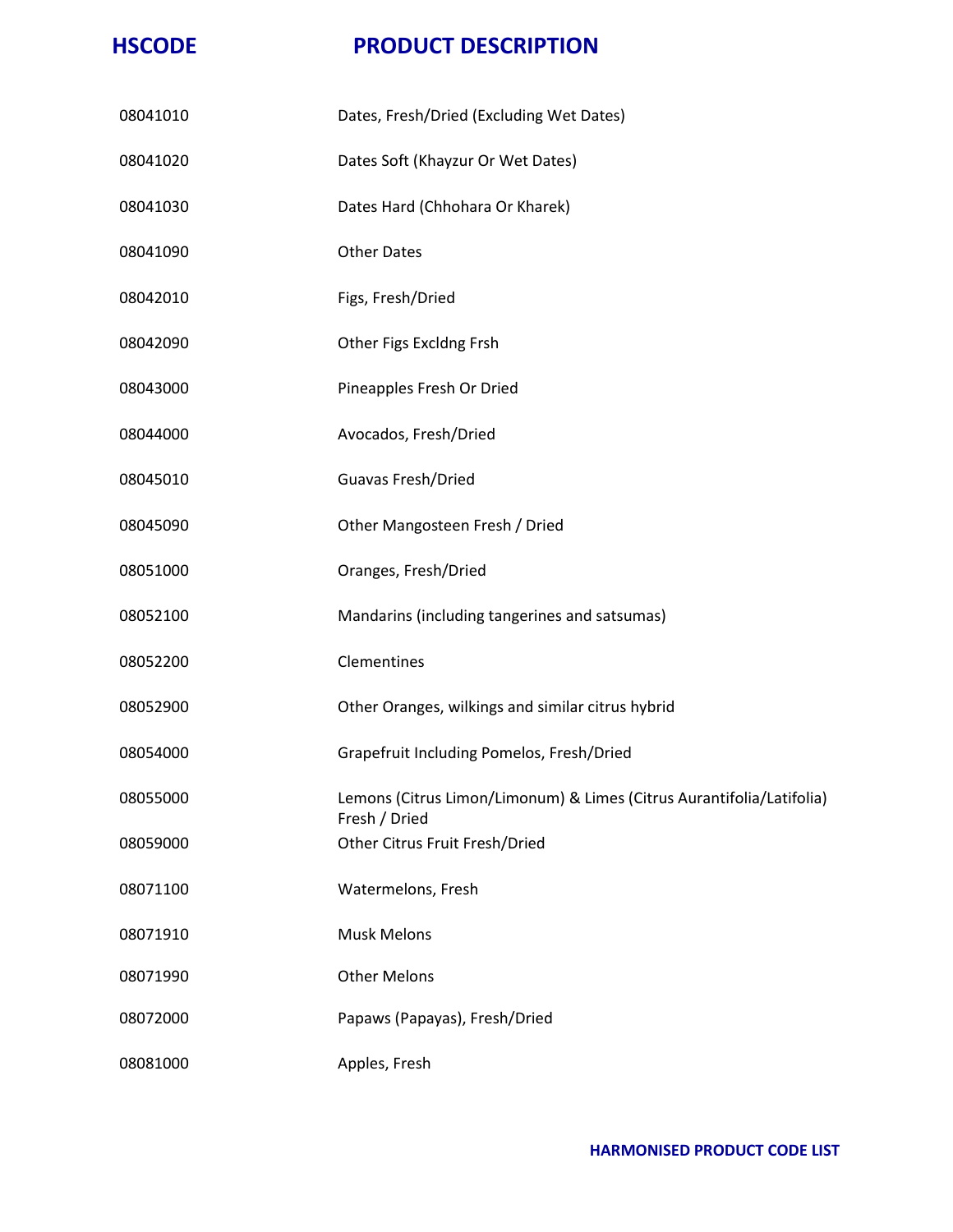| 08083000 | Pears, Fresh                                                         |
|----------|----------------------------------------------------------------------|
| 08084000 | Quinces, Fresh                                                       |
| 08091000 | Apricots, Fresh                                                      |
| 08092100 | Sour Cherries (Prunus Cerasus)                                       |
| 08092900 | <b>Other Cherries</b>                                                |
| 08093000 | Peaches, Including Nectarines, Fresh                                 |
| 08094000 | Plums & Sloes, Fresh                                                 |
| 08101000 | Strawberries, Fresh                                                  |
| 08102000 | Raspberries, Blackberries, Mulberries & Loganberries, Fresh          |
| 08103000 | Black/White/Red Currants & Gooseberries, Fresh                       |
| 08104000 | Cranberries, Bilberries & Other Fruits Of The Genus Vaccinium, Fresh |
| 08105000 | Kiwi Fruits Fresh / Dried                                            |
| 08106000 | Durians Fresh / Dried                                                |
| 08107000 | Persimmons                                                           |
| 08109010 | Pomegranates Fresh                                                   |
| 08109020 | Tamarind, Fresh                                                      |
| 08109030 | Sapota (Chico) Fresh                                                 |
| 08109040 | Custurd Apple (Ata)                                                  |
| 08109050 | <b>Bore</b>                                                          |
| 08109060 | Litchi                                                               |
| 08109090 | <b>Other Fresh Fruits</b>                                            |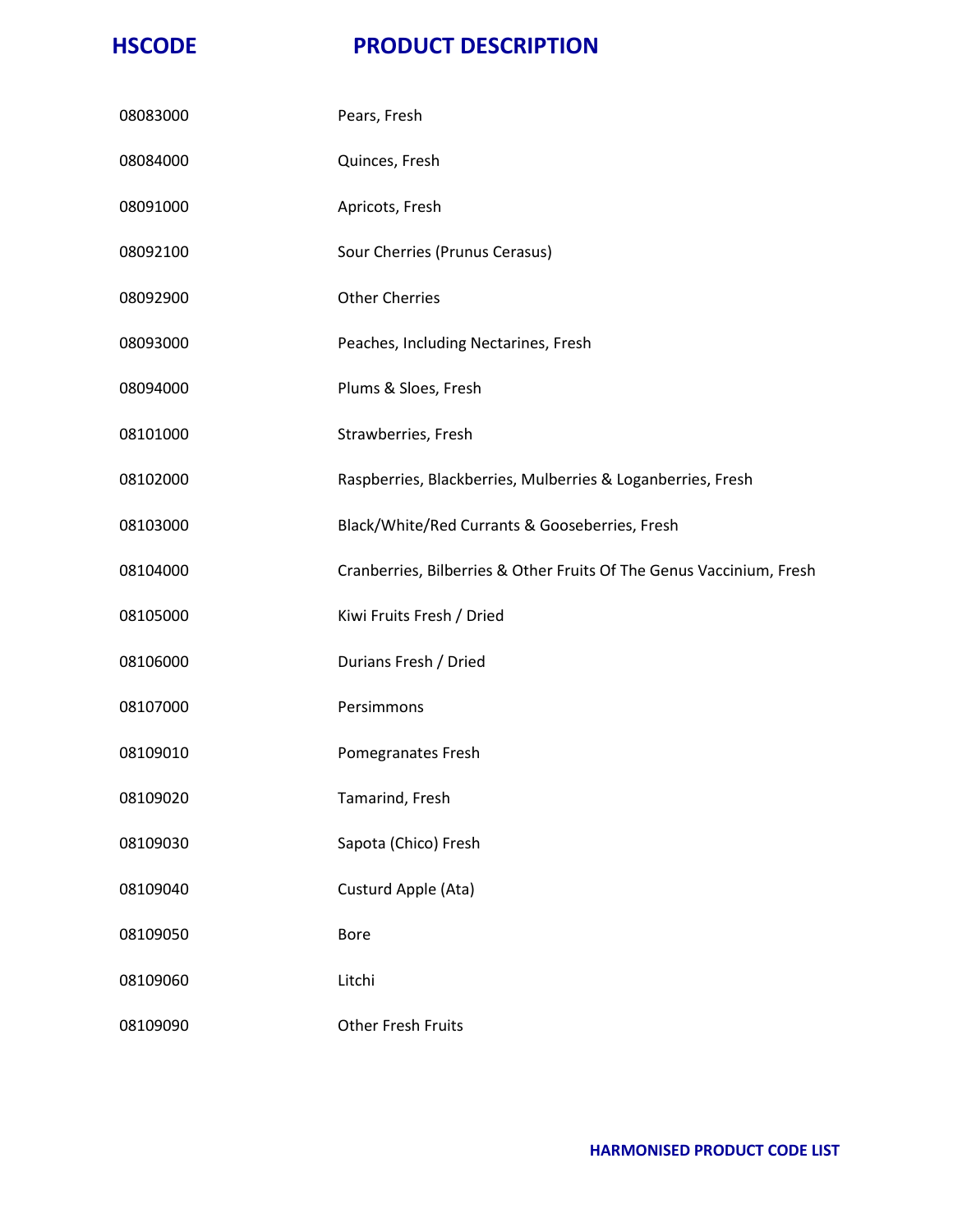| Subhead: | <b>OTHERS (BETEL LEAVES &amp; NUTS)</b> |
|----------|-----------------------------------------|
| 08028010 | Areca Nuts Whole                        |
| 08028020 | Areca Nuts Split                        |
| 08028030 | Areca Nuts Ground                       |
| 08028090 | <b>Other Areca Nuts</b>                 |
| 08029000 | <b>Other Betel Nuts</b>                 |
| 14049040 | <b>Betel Leaves</b>                     |

#### **Head: PROCESSED FRUITS & VEGETABLES**

| Subhead: | <b>CUCUMBER AND GHERKINS( PREPD. &amp; PRESVD)</b>              |
|----------|-----------------------------------------------------------------|
| 07114000 | Cucumbers & Gherkins, Provisionally Preserved                   |
| 20011000 | Cucumbers & Gherkins, Prepared/Preserved By Vinegar/Acetic Acid |

| Subhead: | <b>PROCESSED VEGETABLES</b>                                            |
|----------|------------------------------------------------------------------------|
| 07101000 | Potatoes, Uncooked/Cooked By Steaming/Boiling In Water, Frozen         |
| 07102100 | Peas (Pisum Sativum), Shelled/Unshelled, Frozen                        |
| 07102200 | Beans (Vigna Spp., Phaseolus Spp.), Shelled/Unshelled, Frozen          |
| 07102900 | Other Leguminous Vegetables Shelled/Unshelled, Not Frozen              |
| 07103000 | Spinach, New Zealand Spinach & Orache Spinach (Garden Spinach), Frozen |
| 07104000 | Sweet Corn, Frozen                                                     |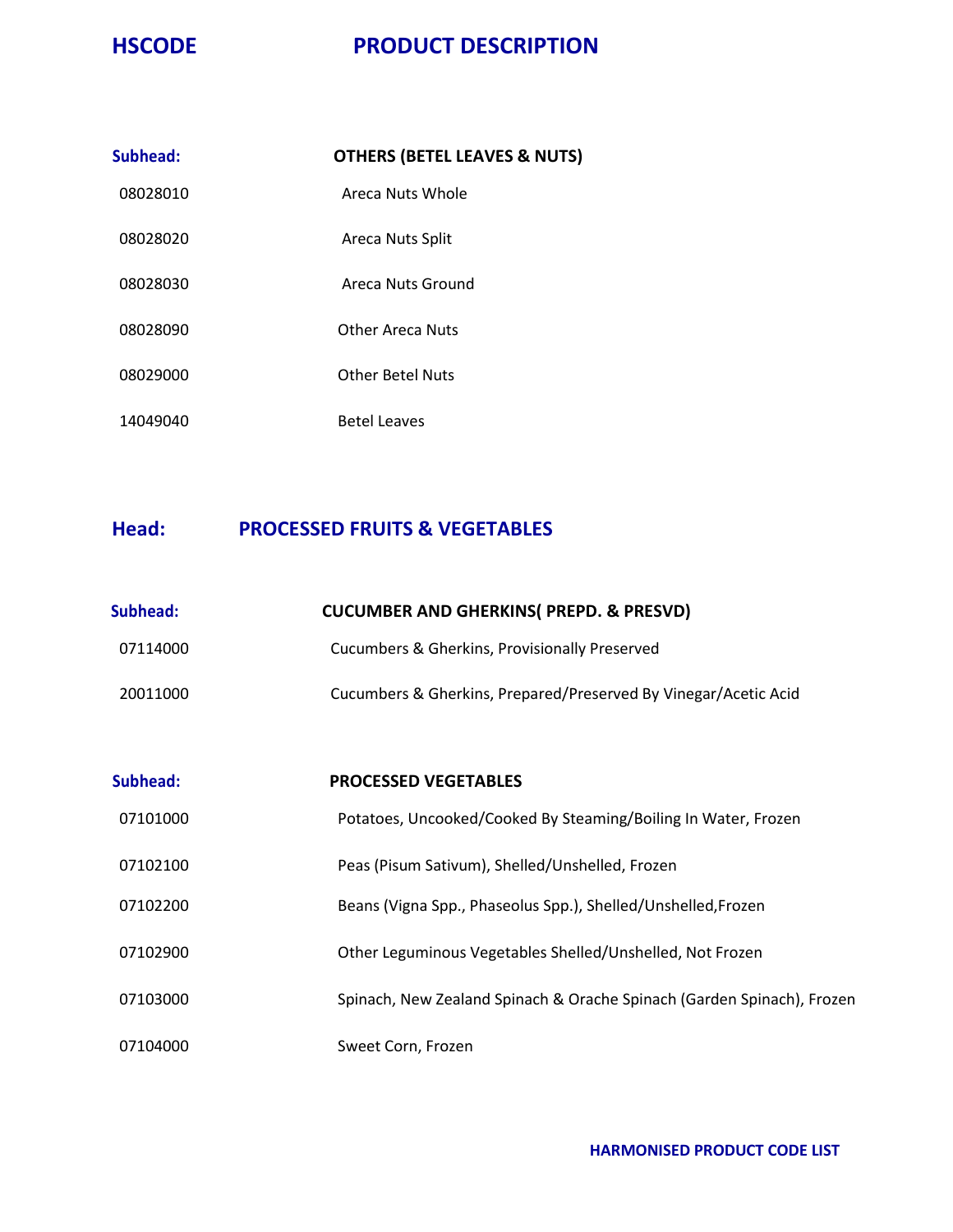| 07108010 | Terragon                                                                     |
|----------|------------------------------------------------------------------------------|
| 07108090 | Other Vegtables, Frozen                                                      |
| 07109000 | Mixture Of Vegetables Frozen                                                 |
| 07112000 | Olives, Provisionally Preserved                                              |
| 07115100 | Mushrooms Of The Gensus Agaricus, Provisionally Preserved                    |
| 07115900 | Other Mushrooms & Truffles Provisionally Preserved                           |
| 07119010 | Green Pepper In Brine                                                        |
| 07119020 | <b>Assorted Canned Vegetables</b>                                            |
| 07119090 | Other Vegetables Provisionally Preserved                                     |
| 07122000 | Onions, Dried, Whole/Cut/Sliced/Broken/In Powder But Not Further<br>Prepared |
| 07123100 | Mushrooms Of The Genus Agaricus, Dried But Not Further Prepared              |
| 07123200 | Wood Ears (Agricularia Spp.), Dried                                          |
| 07123300 | Jelly Fungi (Tremella Spp.)                                                  |
| 07123900 | Others (E.G.Truffles Etc.)Dried.                                             |
| 07129010 | Asparagus, Dried                                                             |
| 07129020 | Dehydrated Garlic Powder                                                     |
| 07129030 | <b>Dehydrated Garlic Flakes</b>                                              |
| 07129040 | Garlic, Dried                                                                |
| 07129050 | Marjoram Oregano, Dried                                                      |
| 07129060 | Potatoes, Dried                                                              |
| 07129090 | Other Dehydrated Vegetables, Dried                                           |
| 20019000 | Other Edible Parts Of Plants Prepared Or Preserved By Vinegar/Acetic Acid    |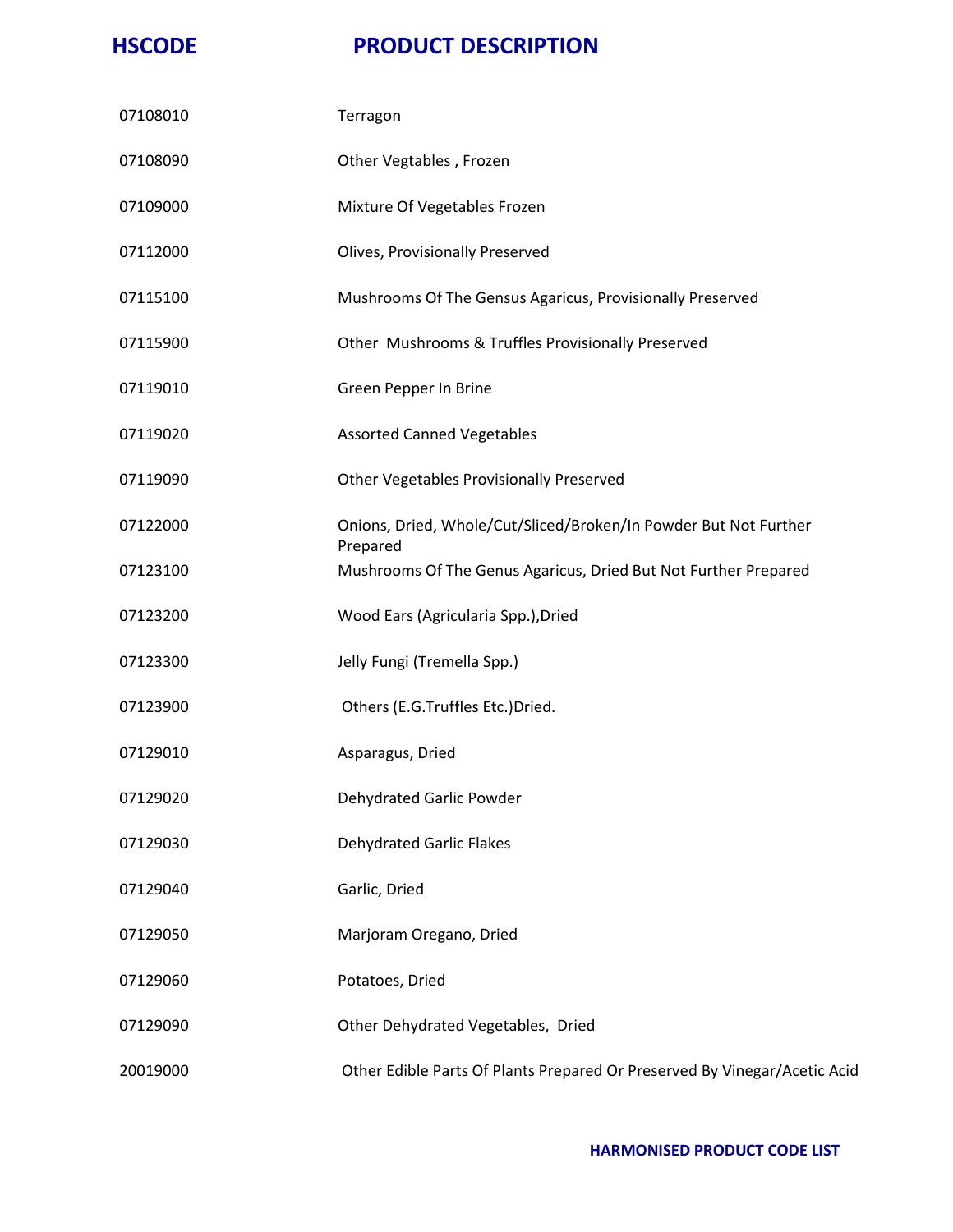| 20021000 | Tomatoes Whole Or In Pieces                                                                                                                                               |
|----------|---------------------------------------------------------------------------------------------------------------------------------------------------------------------------|
| 20029000 | Tomatoes, Prepared/Preserved Otherwise Than By Vinegar/Acetic Acid,<br>Whole/In Pieces                                                                                    |
| 20031000 | Mushrooms Of The Genus Agaricus, Prepared/Preserved Otherwise Than By<br>Vinegar/Acetic Acid                                                                              |
| 20039010 | Truffles, Prepared/Preserved Otherwisee Than By Vinegar/Acetic Acid                                                                                                       |
| 20039090 | Other Mushrooms Or Truffles Prepd./ Presvd.                                                                                                                               |
| 20041000 | Potatoes, Prepared/Preserved Otherwise Than By Vinegar/Acetic Acid,<br>Frozen, Other Than Products Of Heading 2006                                                        |
| 20049000 | Other Vegetables & Mixtures Of Vegetables, Prepared/Preserved Otherwise<br>Than By Vinegar/Acid                                                                           |
| 20051000 | Homogenised Vegetables, Prepared/Preserved Otherwise Than By<br>Vinegar/Acetic Acid, Not Frozen, Other Than Products Of Heading 2006                                      |
| 20052000 | Potatoes, Prepared/Preserved Otherwise Than By Vinegar/Acetic Acid, Not<br>Frozen, Other Than Products Of Heading 2006                                                    |
| 20054000 | Peas (Pisum Sativum), Prepared/Preserved Otherwise Than By<br>Vinegar/Acetic Acid, Not Frozen, Other Than Products Of Heading 2006                                        |
| 20055100 | Beans (Vigna Spp., Phaseolus Spp.), Shelled, Prepared/Preserved Otherwise<br>Than By Vinegar/Acetic Acid, Not Frozen, Other Than Products Of Heading<br>2006              |
| 20055900 | Others Beans (Excl. Vigna Spp., Phaseolus Spp.), Shelled,<br>Prepared/Preserved Otherwise Than By Vinegar/Acetic Acid, Not Frozen,<br>Other Than Products Of Heading 2006 |
| 20056000 | Asparagus, Prepared/Preserved Otherwise Than By Vinegar/Acetic Acid,<br>Not Frozen, Other Than Products Of Heading 2006                                                   |
| 20057000 | Olives, Prepared/Preserved Otherwise Than By Vinegar/Acetic Acid, Not<br>Frozen, Other Than Products Of Heading 2006                                                      |
| 20058000 | Sweet Corn (Zea Mays Var. Saccharata), Prepared/Preserved Otherwise<br>Than By Vinegar/Acetic Acid, Not Frozen, Other Than Products Of Heading<br>2006                    |
| 20059100 | <b>Bamboo Shoots</b>                                                                                                                                                      |
| 20059900 | Other Veg & Mixtre Of Vegetbles                                                                                                                                           |
| 20081940 | Other Roasted And Fried Vegetable Products                                                                                                                                |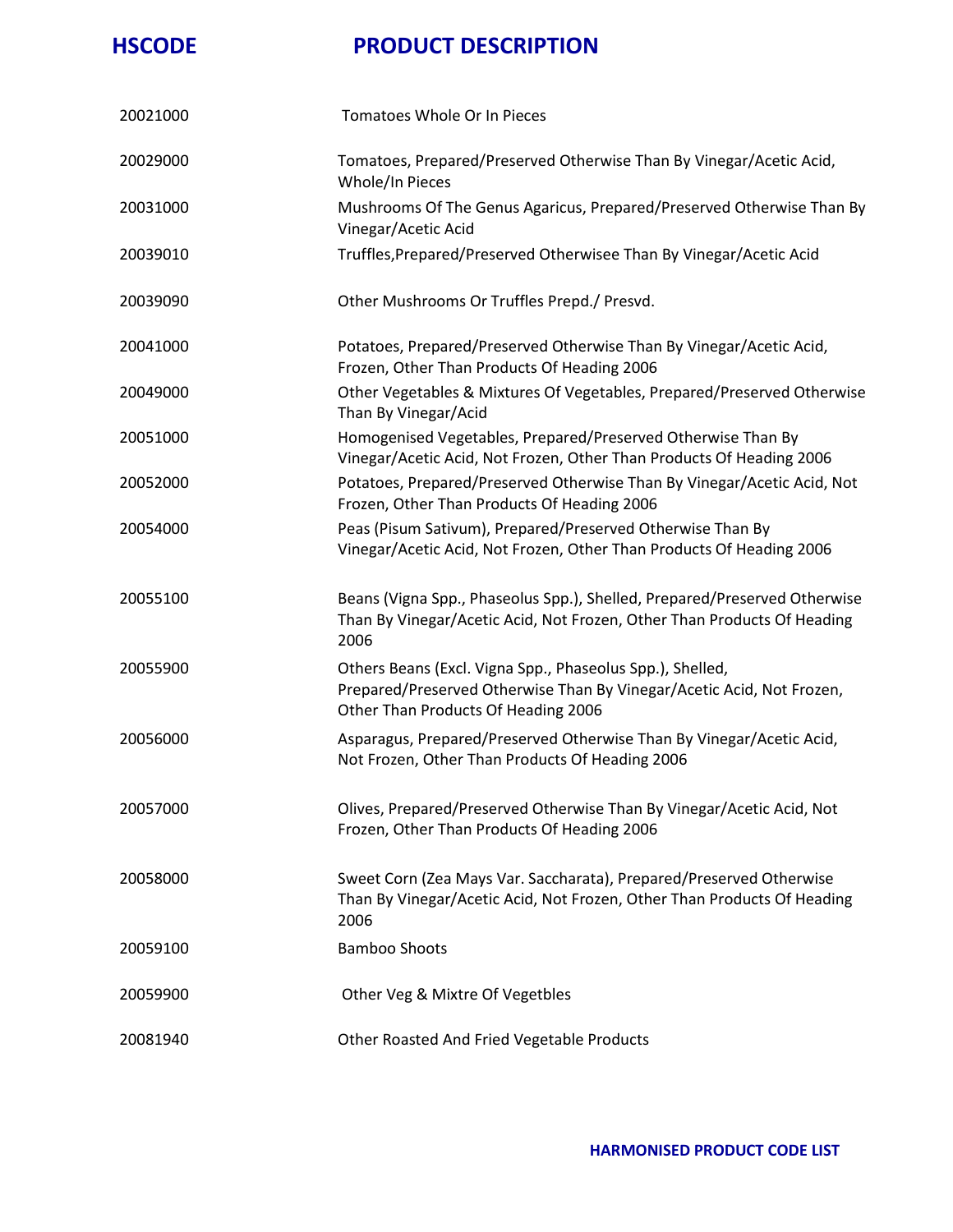| Subhead: | <b>MANGO PULP</b>                                                                                                                  |
|----------|------------------------------------------------------------------------------------------------------------------------------------|
| 08045040 | Mango Pulp                                                                                                                         |
|          |                                                                                                                                    |
| Subhead: | <b>PROCESSED FRUITS, JUICES &amp; NUTS</b>                                                                                         |
| 08045030 | Mangoes, Sliced Dried                                                                                                              |
| 08062010 | Raisins (Grapes Dried)                                                                                                             |
| 08062090 | <b>Others Grapes Dried</b>                                                                                                         |
| 08111010 | Strawberries, Uncooked/Cooked By Steaming/Boiling In Water, Frozen,<br>Containing Added Sugar Or Other Sweetening Matter           |
| 08111020 | Strawberries, Uncooked/Cooked By Steaming/Boiling In Water, Frozen, Not<br>Containing Added Sugar Or Other Sweetening Matter       |
| 08111090 | Other Strawberries Whether Or Not Cooked Or Uncooked, Frozen                                                                       |
| 08112010 | Raspberries, Blackberries, Mulberries & Loganberries, Black, White Or Red<br><b>Currants And Gooseberries Containg Added Sugar</b> |
| 08112020 | Raspberries, Blackberries, Mulberries & Loganberries, Black, White Or Red<br>Currants And Gooseberries Not Containing Added Sugar  |
| 08112090 | Other Raspberries, Blackberries, Mulberries & Loganberries, Black, White<br>Or Red Currants And Gooseberries Cooked / Uncooked     |
| 08119010 | Othr Fruts And Nuts W/N Cokd, Frzn Cntng Sugr                                                                                      |
| 08119090 | Othr Fruits Andnuts W/N Cokd, Frzn Not Contng Sugr                                                                                 |
| 08121000 | <b>Cherries Provsnly Prsvd</b>                                                                                                     |
| 08129010 | Mango Slices In Brine                                                                                                              |
| 08129090 | Other Fruits And Nuts Provsnly Presrvd                                                                                             |
| 08131000 | Apricots, Dried                                                                                                                    |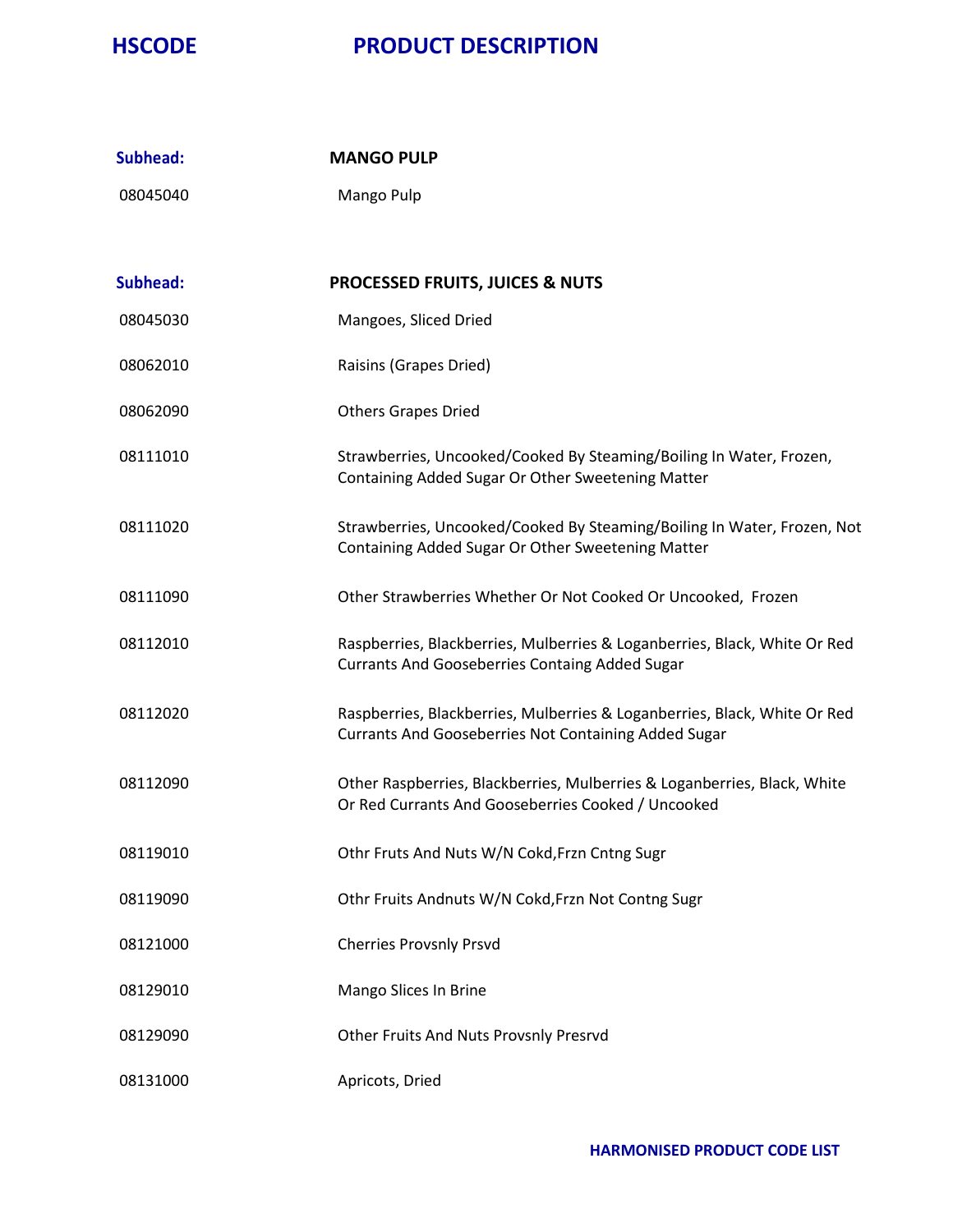| 08132000 | Prunes, Dried                                                                                                                                                                                                                             |
|----------|-------------------------------------------------------------------------------------------------------------------------------------------------------------------------------------------------------------------------------------------|
| 08133000 | Apples, Dried                                                                                                                                                                                                                             |
| 08134010 | Tamarind, Dried                                                                                                                                                                                                                           |
| 08134020 | Singoda Whole (Water Nuts)                                                                                                                                                                                                                |
| 08134090 | Others Fruit Dried (Excldng Tamarind And Singoda Whole)                                                                                                                                                                                   |
| 08135010 | <b>Mixtures Of Nuts</b>                                                                                                                                                                                                                   |
| 08135020 | <b>Mixtures Of Dried Fruits</b>                                                                                                                                                                                                           |
| 08140000 | Peel Of Citrus Fruit/Melons, Including Watermelons,<br>Fresh/Frozen/Dried/Provisionally Preserved In Brine, In Sulpher Water Or In<br><b>Other Preservative Solutions</b>                                                                 |
| 20060000 | Vegetables, Fruit, Nuts, Fruit-Peel & Other Parts Of Plants, Preserved By<br>Sugar (Drained, Glace Of Crystallised)                                                                                                                       |
| 20071000 | Homogenised Preparations (Jams, Fruits Jellies, Marmalades, Fruits Or Nut<br>Puree And Fruit Or Nut Pastes, Obtained By Cooking, Whether Or Not<br>Containing Added Sugar Or Other Sweetening Matter                                      |
| 20079100 | Jams Jellies Mrmlds Etc Of Citrus Fruits                                                                                                                                                                                                  |
| 20079910 | Jams Jellies Mrmlds Etc. Of Mangoes                                                                                                                                                                                                       |
| 20079920 | Jams Jellies Mrmlds Etc. Of Guava                                                                                                                                                                                                         |
| 20079930 | Jams Jellies Mrmlds Etc. Of Pineapple                                                                                                                                                                                                     |
| 20079940 | Jams Jellies Mrmlds Etc. Of Apple                                                                                                                                                                                                         |
| 20079990 | Jams Jellies Mrmlds Etc Of Other Fruits                                                                                                                                                                                                   |
| 20081100 | Ground-Nuts, Prepared/Preserved, Whether Or Not Containing Added<br>Sugar Other Sweetening Matter Or Spirit, Not Elsewhere Specified Or<br>Included                                                                                       |
| 20081910 | Cashew Nuts Roasted, Salted Or Roasted And Salted (Including Mixtures)<br>(Excluding Ground-Nuts), Prepared/Preserved, Whether Or Not Containing<br>Added Sugar Other Sweetening Matter Or Spirit, Not Elsewhere Specified<br>Or Included |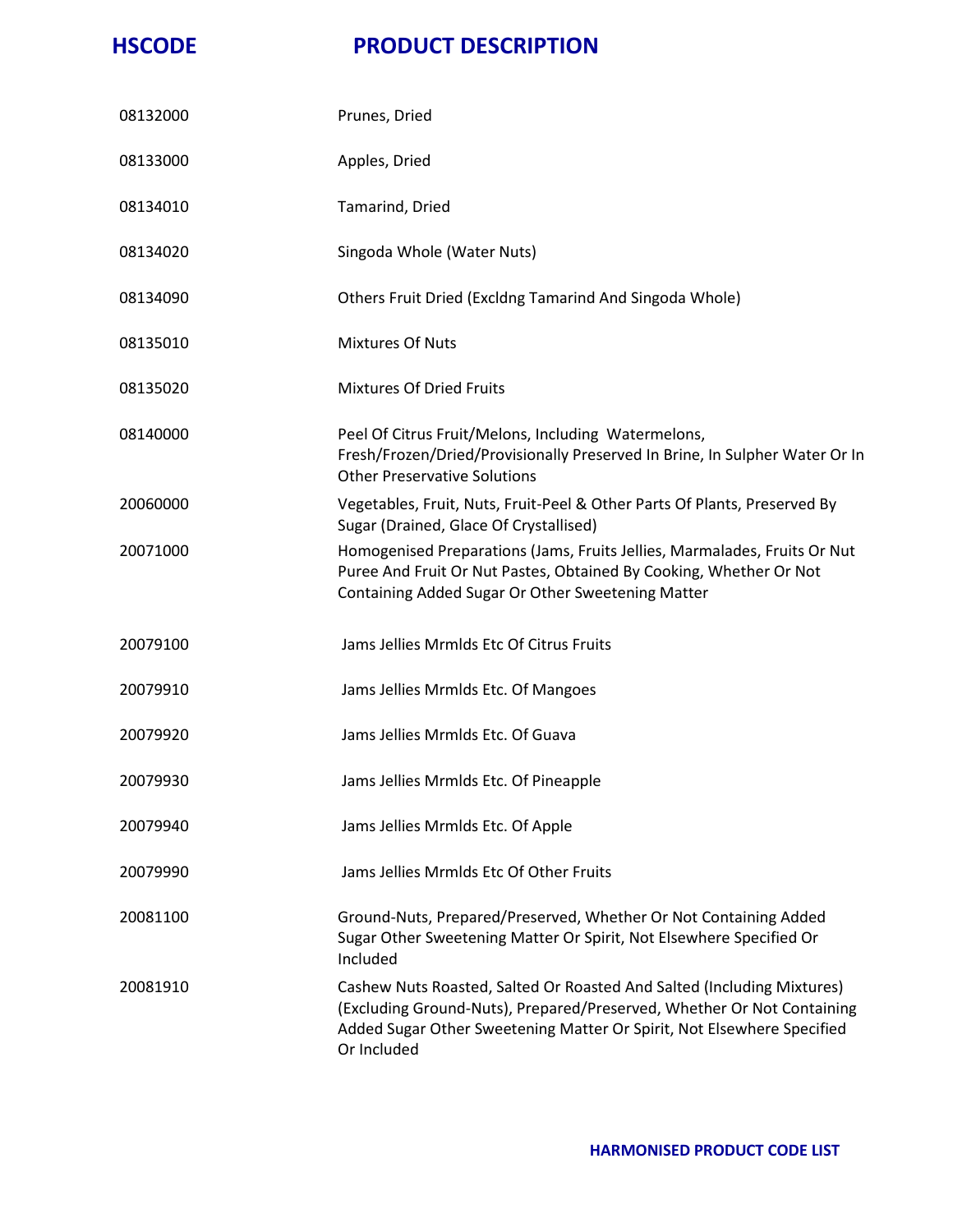| 20081920 | Other Roasted Nuts And Seeds Prepared/Preserved, Whether Or Not<br>Containing Added Sugar Other Sweetening Matter Or Spirit, Not Elsewhere<br>Specified Or Included |
|----------|---------------------------------------------------------------------------------------------------------------------------------------------------------------------|
| 20081930 | Other Nuts And, Otherwise Prepared/Preserved, Whether Or Not<br>Containing Added Sugar Other Sweetening Matter Or Spirit, Not Elsewhere<br>Specified Or Included    |
| 20081990 | Other Roasted Nuts & Seed N.E.S.                                                                                                                                    |
| 20082000 | Pineapples, Prepared/Preserved, Whether Or Not Containing Added Sugar<br>Other Sweetening Matter Or Spirit, Not Elsewhere Specified Or Included                     |
| 20083010 | Oranges, Prepared/Preserved, Whether Or Not Containing Added Sugar<br>Other Sweetening Matter Or Spirit, Not Elsewhere Specified Or Included                        |
| 20083090 | Other Fruits, Prepared/Preserved, Whether Or Not Containing Added Sugar<br>Other Sweetening Matter Or Spirit, Not Elsewhere Specified Or Included                   |
| 20084000 | Pears Prpd/Prsvd                                                                                                                                                    |
| 20085000 | Apricots Prpd/Prsvd                                                                                                                                                 |
| 20086000 | Cherries Prpd/Prsvd                                                                                                                                                 |
| 20087000 | Peaches Prpd/Prsvd                                                                                                                                                  |
| 20088000 | Strawberries, Prepared/Preserved, Whether Or Not Containing Added<br>Sugar Other Sweetening Matter Or Spirit, Not Elsewhere Specified Or<br>Included                |
| 20089100 | Palm Hearts Prpd/Prsvd                                                                                                                                              |
| 20089300 | Cranberries (Vaccinium Macrocarpon, Vaccinium Oxycoccos Vaccinium Vitis-<br>Idaea)                                                                                  |
| 20089700 | Mixtures Of Citrus Fruits, Cranberries, Pears, Apricot Etc                                                                                                          |
| 20089911 | Mango Squash                                                                                                                                                        |
| 20089912 | Lemon Squash                                                                                                                                                        |
| 20089913 | Orange Squash                                                                                                                                                       |
| 20089914 | Pineapple Squash                                                                                                                                                    |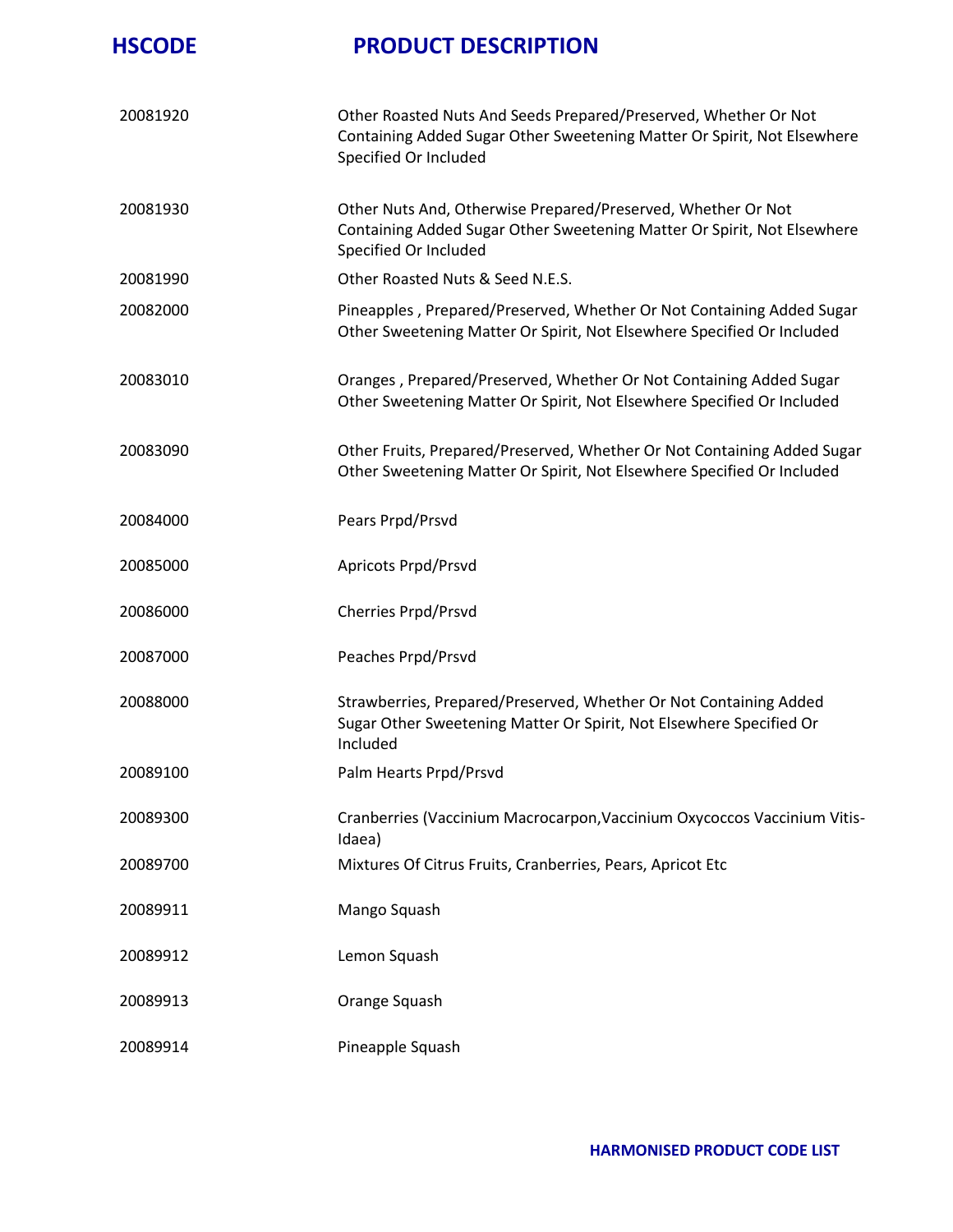| 20089919 | Other Fruits Squash                                                                    |
|----------|----------------------------------------------------------------------------------------|
| 20089991 | Fruit Cocktail Squash Prpd/Prsvd                                                       |
| 20089992 | Grapes Squash Prpd/Prsvd                                                               |
| 20089993 | Apples Squash Prpd/Prsvd                                                               |
| 20089994 | Guava Squash Prpd/Prsvd                                                                |
| 20089999 | Other Fruits Squash Prpd/Prsvd                                                         |
| 20091100 | Orange Juice, Frozen                                                                   |
| 20091200 | Orange Juice Not Frozen, Of A Brix Value Not Exceeding 20,                             |
| 20091900 | Other Orange Juice, Not Frozen / Excluding Frozen                                      |
| 20092100 | Grapefruit Juice, Of A Brix Value Not Exceeding 20                                     |
| 20092900 | <b>Other Grapefruit Juice</b>                                                          |
| 20093100 | Other Single Citrus Fruit Juice Value Not Exc.20                                       |
| 20093900 | Other Single Citrus Fruit Juice Value Exceeding 20                                     |
| 20094100 | Pineapple Juice, Of A Brix Value Not Exceeding 20                                      |
| 20094900 | Other Pineaple Juice Of A Brix Value Exceeding 20                                      |
| 20095000 | Tomato Juice                                                                           |
| 20096100 | Grape Juice, Including Must, Of A Brix Value Not Exceeding 30,                         |
| 20096900 | Other Juice(Incl.Must) Value>30                                                        |
| 20097100 | Apple Juice Of Brix Val.Not Exc.20                                                     |
| 20097900 | Other Apple Juice Of Brix Value Exceeding 20                                           |
| 20098100 | Cranberry (Vaccinium Macrocarpon, Vaccinium Oxycoccos Vaccinium Vitis-<br>Idaea) Juice |
| 20098910 | Mango Juice                                                                            |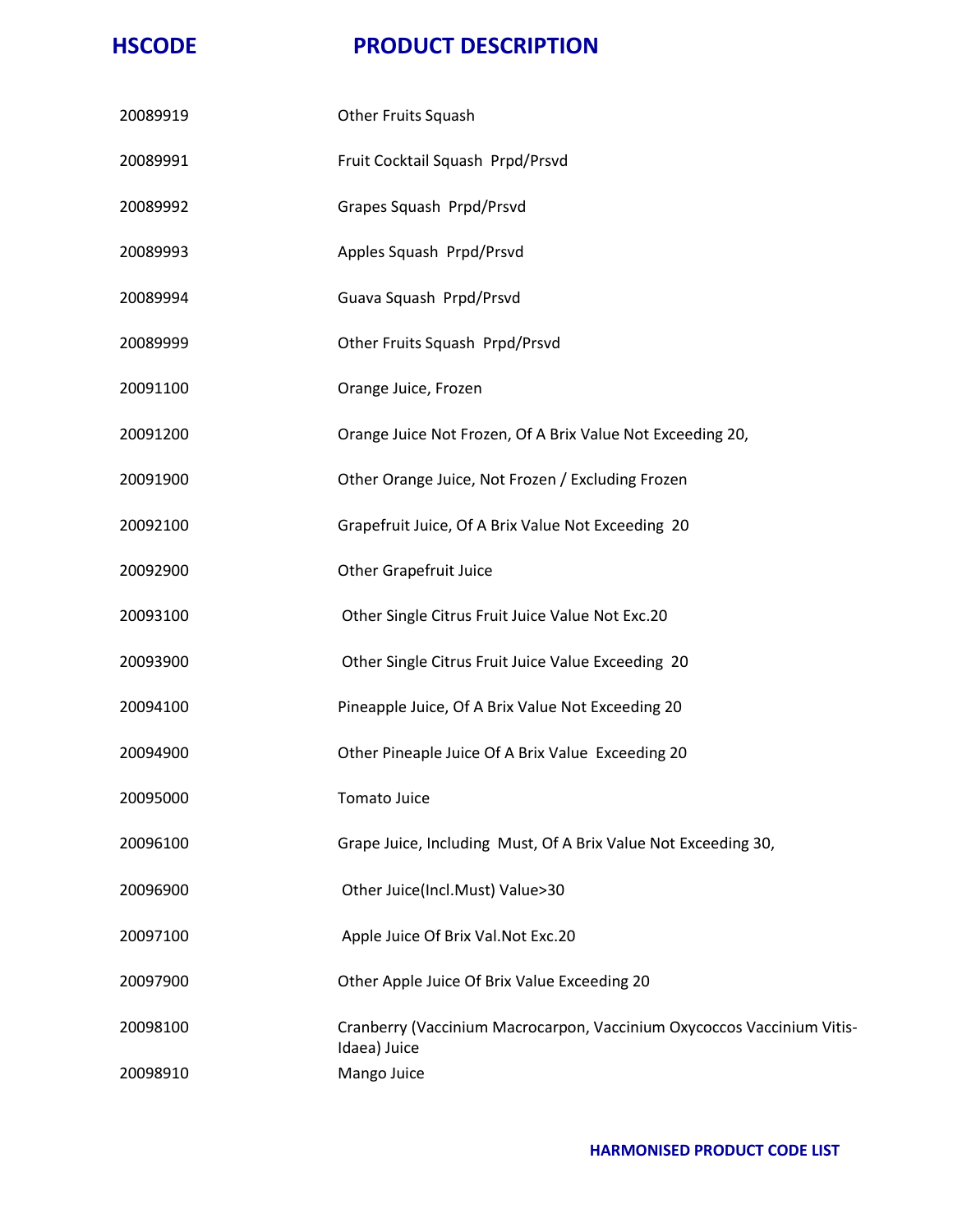- Other Fruit Juice
- Mixtures Of Juices

| <b>Subhead:</b> | <b>PULSES</b>                                                                                          |
|-----------------|--------------------------------------------------------------------------------------------------------|
| 07131010        | <b>Yellow Peas</b>                                                                                     |
| 07131020        | <b>Green Peas</b>                                                                                      |
| 07131090        | <b>Other Peas</b>                                                                                      |
| 07132010        | Kabuli Chana                                                                                           |
| 07132020        | Bengal gram (desi chana)                                                                               |
| 07132090        | Other chickpeas                                                                                        |
| 07143000        | Beans Of The Spp Vigna Mungo (L.) Hepper                                                               |
| 07133190        | Beans Of The Spp Vigna Radiata (L.) Wilczek                                                            |
| 07133200        | Small Red (Adzuki) Beans (Phaseolus/Vigna Angularis), Dried, Shelled,<br>Whether Or Not Skinned/Split) |
| 07133300        | Kidny Bens Incl Whte Pea Bens Dried & Shld                                                             |
| 07133400        | Bambara beans (Vigna subterranea or Voandzeia subterranea)                                             |
| 07133500        | Cow peas (Vigna unguiculata)                                                                           |
| 07133910        | Guar Seeds, Dried Leguminous Vegetables, Shelled, Whether Or Not<br>Skinned Or Split                   |
| 07133990        | Other Dried Leguminous Vegetables (Excluding Guar Seeds)                                               |
| 07134000        | Lentils, Dried, Shelled, Whether Or Not Skinned/Split                                                  |
| 07135000        | Broad Beans (Vicia Faba Var. Major) & Horse Beans (Vicia Faba Var. Equina,<br>Vicia Faba Var Minor)    |
| 07136000        | Pigeon peas (Cajanus cajan)                                                                            |
| 07139010        | Othr Dried And Shld Luguminous Vegtbls, Split                                                          |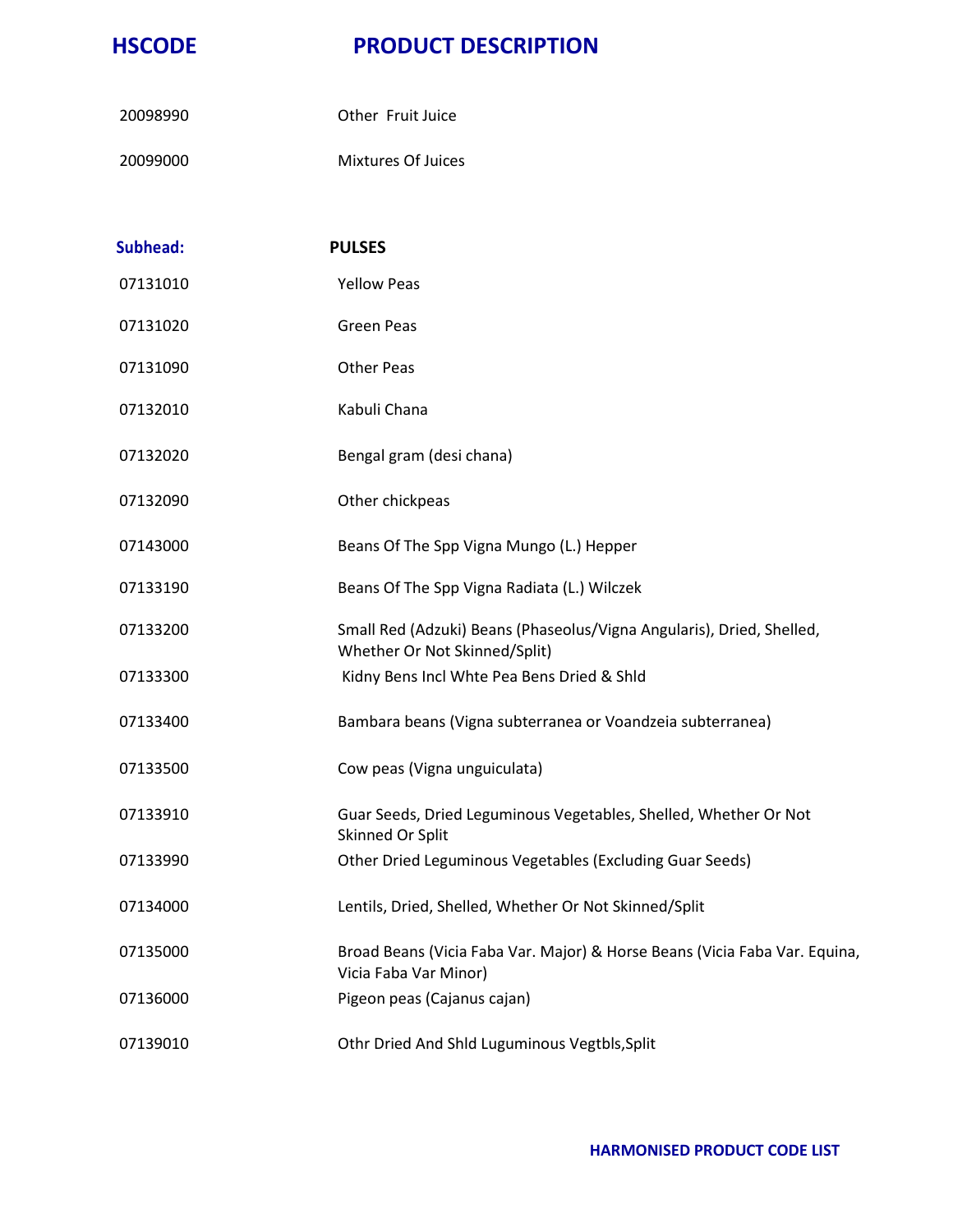

Othr Dried And Shld Luguminous Vegtbls, other than Split

#### **Head: ANIMAL PRODUCTS**

| Subhead:        | <b>BUFFALO MEAT</b>                                                       |
|-----------------|---------------------------------------------------------------------------|
| 02011000        | Carcasses And Half Carcasses Of Meat Of Bovine Animals, Fresh And Chilled |
| 02012000        | Other Cut With Bone In Meat Of Bovine Animals, Fresh And Chilled          |
| 02013000        | Boneless Meat Of Bovine Animals, Fresh And Chilled                        |
| 02021000        | Carcasses And Half Carcasses Of Meat Of Bovine Animals, Frozen            |
| 02022000        | Other Cut With Bone In Meat Of Bovine Animals, Frozen                     |
| 02023000        | Boneless Meat Of Bovine Animals, Frozen                                   |
| 02061000        | Edible Offal Of Bovine Animals, Fresh Or Chilled                          |
| 02062100        | Tongues Of Bovine Animals, Frozen                                         |
| 02062200        | Livers Of Bovine Animals, Frozen                                          |
| 02062900        | Others Edibal Offals Of Bovine Animals, Frozen                            |
| 02102000        | Meat And Edible Meat Offal Of Bovine Animals                              |
|                 |                                                                           |
| <b>Subhead:</b> | <b>SHEEP/GOAT MEAT</b>                                                    |
| 02041000        | Carcasses And Half-Carcasses Of Lamb, Fresh Or Chilled                    |
| 02042100        | Carcasses And Half-Carcasses Of Sheep, Fresh Or Chilled                   |
| 02042200        | Other Cuts With Bone In Of Sheep, Fresh Or Chilled                        |
| 02042300        | Boneless Meat Of Sheep, Fresh Or Chilled                                  |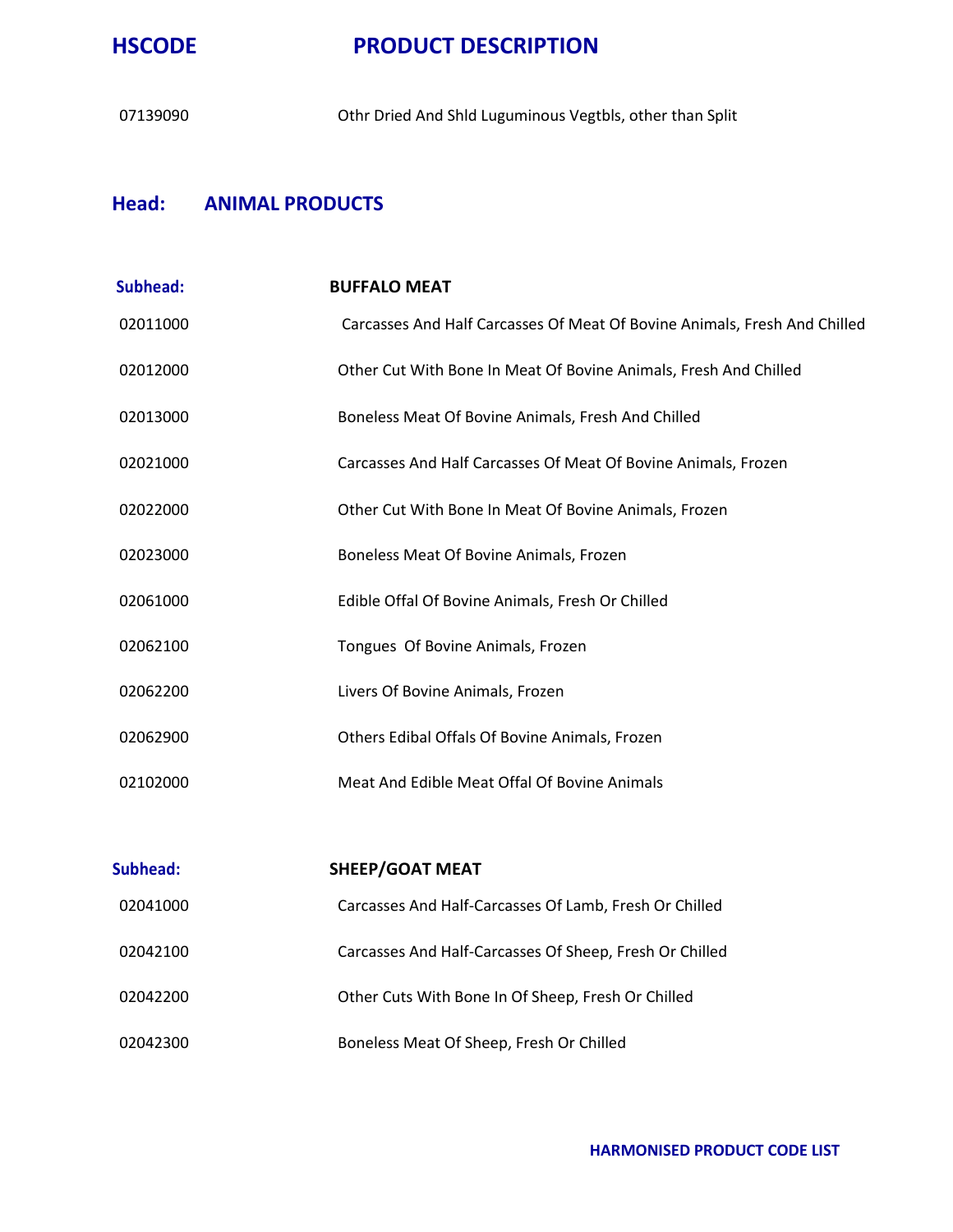| 02043000 | Carcasses And Half-Carcasses Of Lamb, Frozen        |
|----------|-----------------------------------------------------|
| 02044100 | Carcasses And Half-Carcasses Of Sheep, Frozen       |
| 02044200 | Other Cuts With Bone In Of Sheep, Frozen            |
| 02044300 | Boneless Meat Of Sheep, Frozen                      |
| 02045000 | Meat Of Goats                                       |
| 02068010 | Edible Offal Of Sheep And Goat, Fresh/Chilled       |
| 02068090 | Other Edible Offal Of Sheep And Goat, Fresh/Chilled |
| 02069010 | Edible Offal Of Sheep And Goat, Frozen              |
| 02069090 | Other Edible Offals, Frozen                         |

| <b>Subhead:</b> | <b>OTHER MEAT</b>                                                                   |
|-----------------|-------------------------------------------------------------------------------------|
| 02031100        | Carcasses And Half-Carcasses Of Meat Of Swine, Fresh Or Chilled                     |
| 02031200        | Hams, Shoulders & Cuts Thereof, With Bone In, Of Meat Of Swine, Fresh Or<br>Chilled |
| 02031900        | Other Meat Of Swine, Fresh Or Chilled                                               |
| 02032100        | Carcasses And Half-Carcasses Of Meat Of Swine, Frozen                               |
| 02032200        | Hams, Shoulders And Cuts Thereof, With Bone Of Meat Of Swine, Frozen                |
| 02032900        | Other Meat Of Swine, Frozen                                                         |
| 02050000        | Meat Of Horses, Asses, Mules Or Hinnies, Fresh, Chilled Or Frozen                   |
| 02063000        | Edible Offal Of Swine, Fresh Or Chilled                                             |
| 02064100        | Livers Of Swine, Frozen                                                             |
| 02064900        | Other Edibale Offal Of Swine, Frozen                                                |
| 02091000        | Pig Fat Free Of Lean Meat, Fresh/Chilled/Frozen/Salted In Brine, DRD/SMKD           |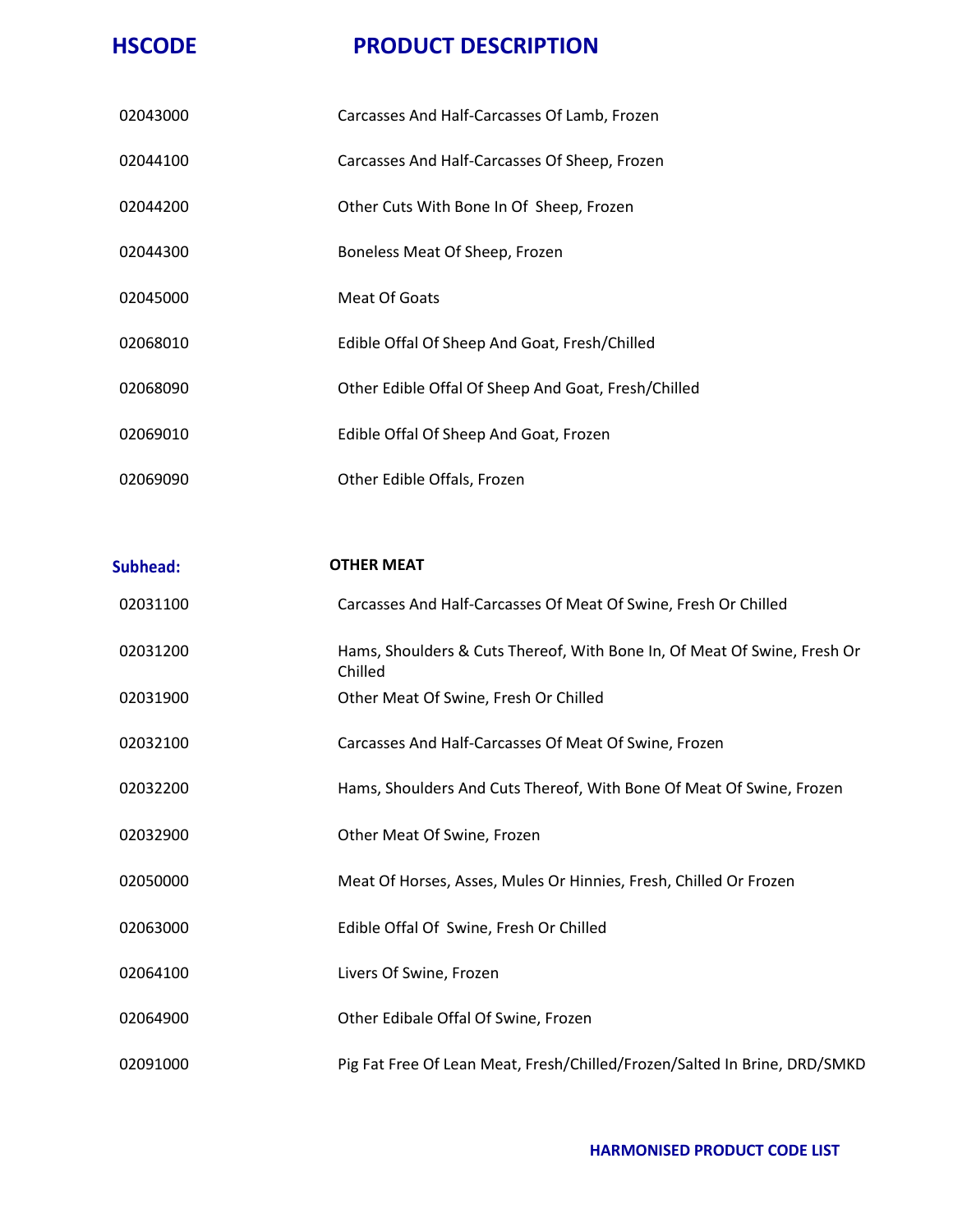| 02099000 | Poultry Fat (Not Rendered), Fresh/Chilled/Frozen/Salted In Brine,<br>DRD/SMKD |
|----------|-------------------------------------------------------------------------------|
| 02101100 | Hams, Shoulders And Cuts Thereof, With Bone Of Swine                          |
| 02101200 | Bellies (Streaky) And Cuts Thereof Of Swine                                   |
| 02101900 | Other Meat Of Swine, Salted, In Brine, DRD/SMKD                               |
| 16024100 | Hams And Cuts Of Swine, Prepared Preserved                                    |
| 16024200 | Shoulders And Cuts Thereof Of Swine, Prepared Preserved                       |
| 16024900 | Othr Prpd/Prsvd Prts Of Swine Incl Mxtrs                                      |

| Subhead: | <b>PROCESSED MEAT</b>                                                                               |
|----------|-----------------------------------------------------------------------------------------------------|
| 16010000 | Sausages & Similar Products, Of Meat/Meat Offal/Blood; Food Preparations<br>Based On These Products |
| 16021000 | Homogenised Preparations Of Prepared/Preserved. Meat/Meat Offal Or<br><b>Blood</b>                  |
| 16022000 | Prepared/Preserved Preparations Of Liver Of Any Animal                                              |
| 16023100 | Prepared/Preserved Preparations Of Turkeys                                                          |
| 16023200 | Prepared /Preserved Meat, Meat Offal / Blood Of Fowls Of The Species<br><b>Gallus Domesticus</b>    |
| 16023900 | Other Prepared Preserved Poultry Of Heading No. 0105                                                |
| 16025000 | Prepared/Preserved, Meat Offals Of Bovine Animals (Excl. Homogenised<br>Preps.)                     |
| 16029000 | Other, Including Preparations Of Blood Of Any Animal                                                |
| 16030010 | <b>Extracts &amp; Juices Of Meat</b>                                                                |

| Subhead: | <b>ANIMAL CASINGS</b>                                   |
|----------|---------------------------------------------------------|
| 05040010 | Guts Of Cattle For Natural Food Casings                 |
| 05040020 | <b>Guts Of Sheep And Goats For Natural Food Casings</b> |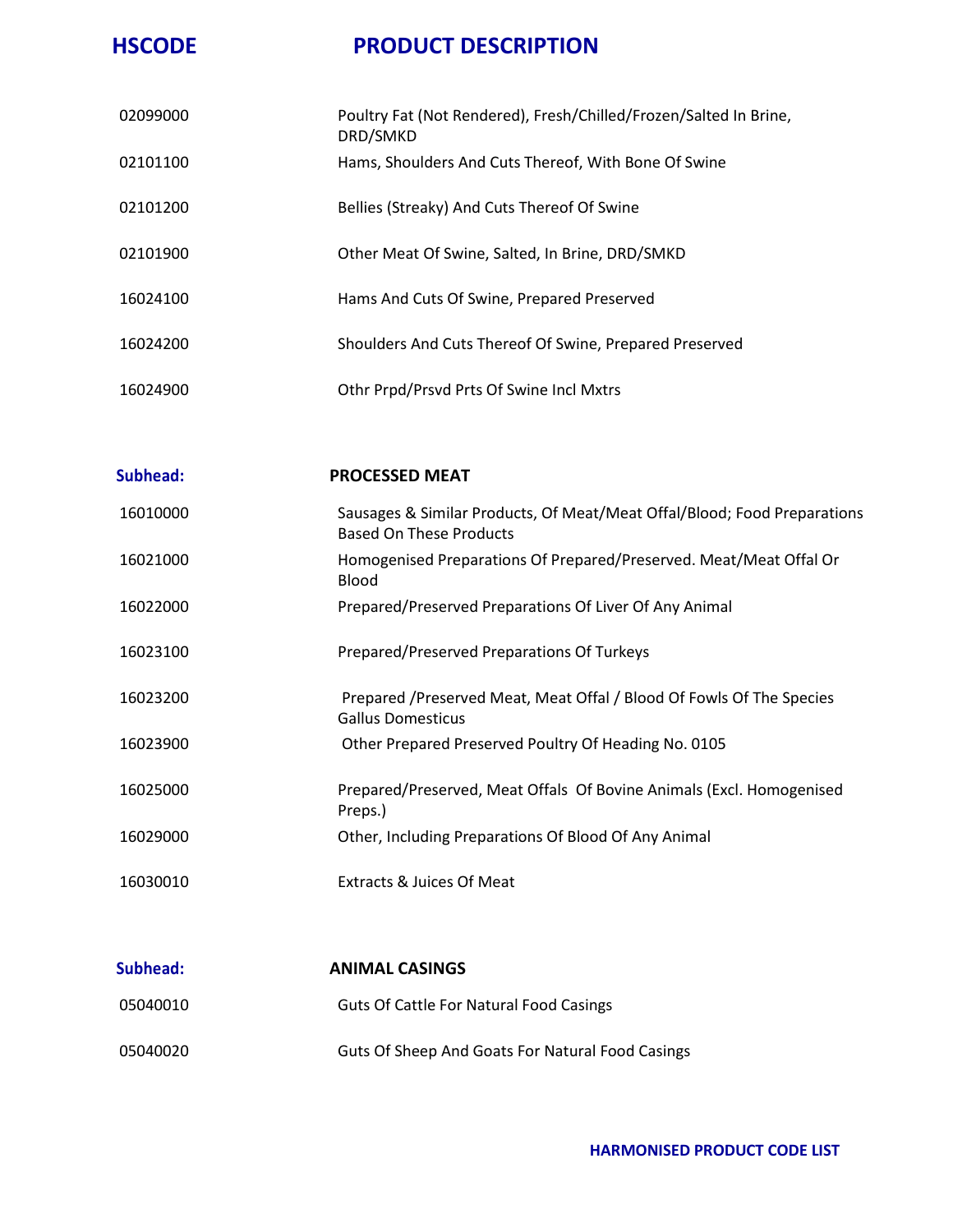| 05040031        | Guts Of Wild Animals For Natural Food Casings                                                          |
|-----------------|--------------------------------------------------------------------------------------------------------|
| 05040039        | Guts Of Othr Animals For Natrl Food Casngs                                                             |
| 05040041        | Guts Othr Than For Natrl Fod Casngs Of Wild Anmls                                                      |
| 05040049        | Guts Othr Than For Natrl Fod Casngs Of Other Animals                                                   |
| 05040051        | <b>Bladders And Stomachs Of Wild Animals</b>                                                           |
| 05040059        | <b>Bladders And Stomachs Other Than Wild Animals</b>                                                   |
| <b>Subhead:</b> | <b>POULTRY PRODUCTS</b>                                                                                |
| 01051100        | Live Fowls Of Species Gallus Domesticus, Weighing Not More Than 185G                                   |
| 01051200        | Fowls Of Turkeys                                                                                       |
| 01051300        | <b>Ducks</b>                                                                                           |
| 01051400        | Geese                                                                                                  |
| 01051500        | <b>Guinea Fowls</b>                                                                                    |
| 01059400        | Fowls Of The Species Gallus Domestic. Weighing less Than 2000 G                                        |
| 01059900        | Other Live Poultry / Ducks/Geese/Turkeys/Guinea Fowls, Weighing More<br><b>Than 185G</b>               |
| 02071100        | Meat And Edible Offal Of Fowls Of The Species Gallus Domesticus Not Cut In<br>Pieces, Fresh Or Chilled |
| 02071200        | Meat And Edible Offal Of Fowls Of The Species Gallus Domesticus Not Cut In<br>Pieces, Frozen           |
| 02071300        | Cuts And Offals Of Fowls Of The Species Gallus Domesticus, Fresh Or Chilled                            |
| 02071400        | Cuts And Offals Of Fowls Of The Species Gallus Domesticus, Frozen                                      |
| 02072400        | Meat & Edible Offals Of Turkeys Not Cut In Pieces, Fresh Or Chilled                                    |
| 02072500        | Meat & Edible Offals Of Turkeys Not Cut In Pieces, Frozen                                              |
| 02072600        | Cuts And Offals Of Turkeys, Fresh Or Chilled                                                           |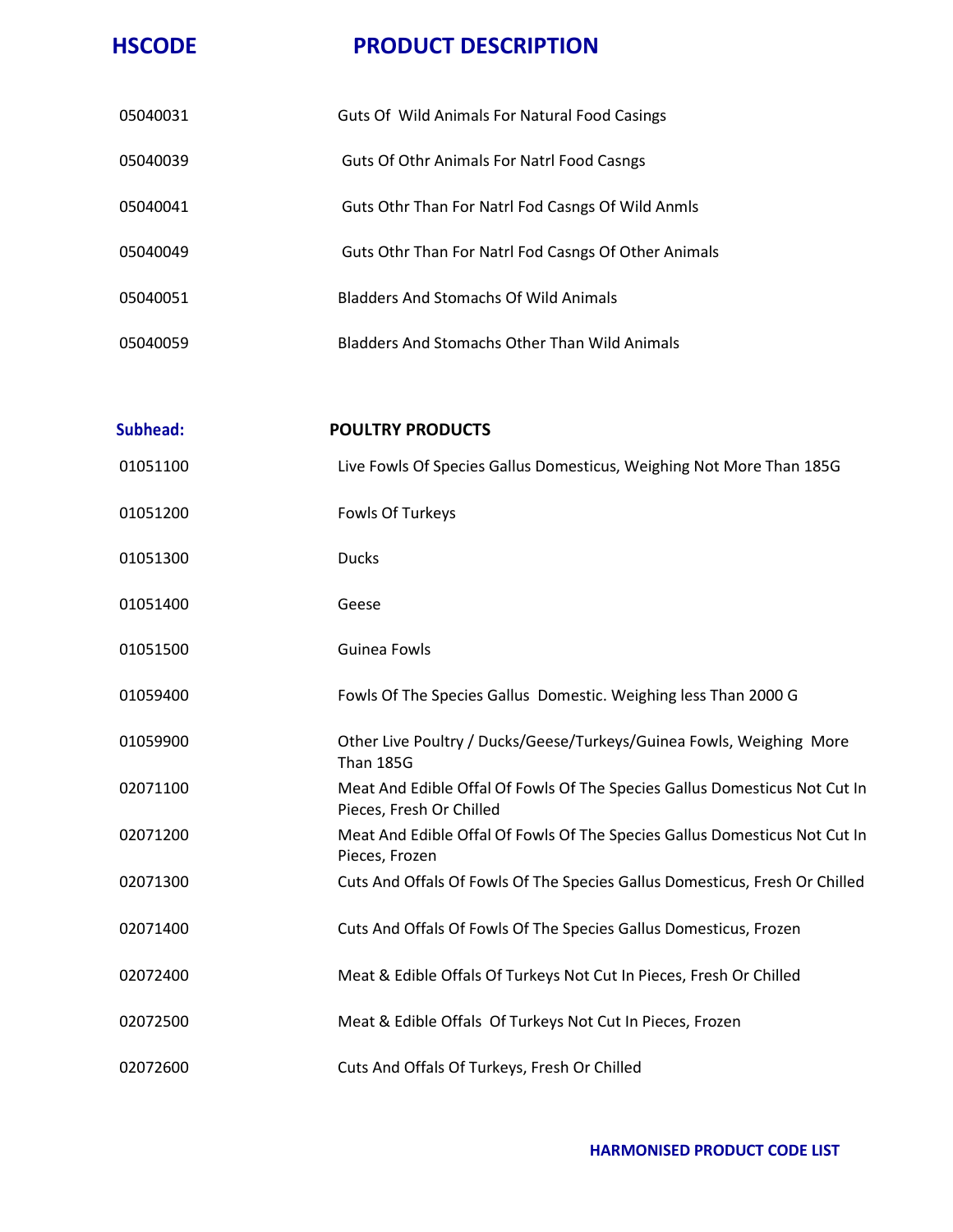| 02072700 | Cuts And Offals Of Turkeys, Frozen                                |
|----------|-------------------------------------------------------------------|
| 02074100 | Meat & Edible Offals Of Ducks Not Cut In Pieces, Fresh Or Chilled |
| 02074200 | Meat & Edible Offals Of Ducks Not Cut In Pieces, Frozen           |
| 02074300 | Meat & Edible Offals Of Ducks, Fatty Livers, Fresh Or Chilled     |
| 02074400 | Other Meat & Edible Offals Of Ducks, Fresh Or Chilled             |
| 02074500 | Other Meat & Edible Offals Of Ducks, Frozen                       |
| 02075100 | Meat & Edible Offals Of Geese Not Cut In Pieces, Fresh Or Chilled |
| 02075200 | Meat & Edible Offals Of Geese Not Cut In Pieces, Frozen           |
| 02075300 | Meat & Edible Offals Of Geese, Fatty Livers, Fresh Or Chilled     |
| 02075400 | Other Meat & Edible Offals Of Geese, Fresh Or Chilled             |
| 02075500 | Other Meat & Edible Offals Of Geese, Frozen                       |
| 02076000 | Meat & Edible Offals Of Guinea Fowls                              |
| 04071100 | Fertilised Eggs Of Fowls Of The Species Gallus Domesticus         |
| 04071910 | Fertilised Eggs Of Ducks                                          |
| 04071990 | Fertilised Eggs Of Other Birds                                    |
| 04072100 | Other Fresh Eggs Of Fowls Of The Species Gallus Domesticus        |
| 04072900 | Other Fresh Eggs Of Other Birds                                   |
| 04079000 | Other Eggs                                                        |
| 04081100 | Egg Yolks, Dried                                                  |
| 04081900 | Other Egg Yolks Not Dried                                         |
| 04089100 | Birds Eggs Not In Shell Dried                                     |
| 04089900 | Othr Birds Eggs Not In Sheel Not Dried                            |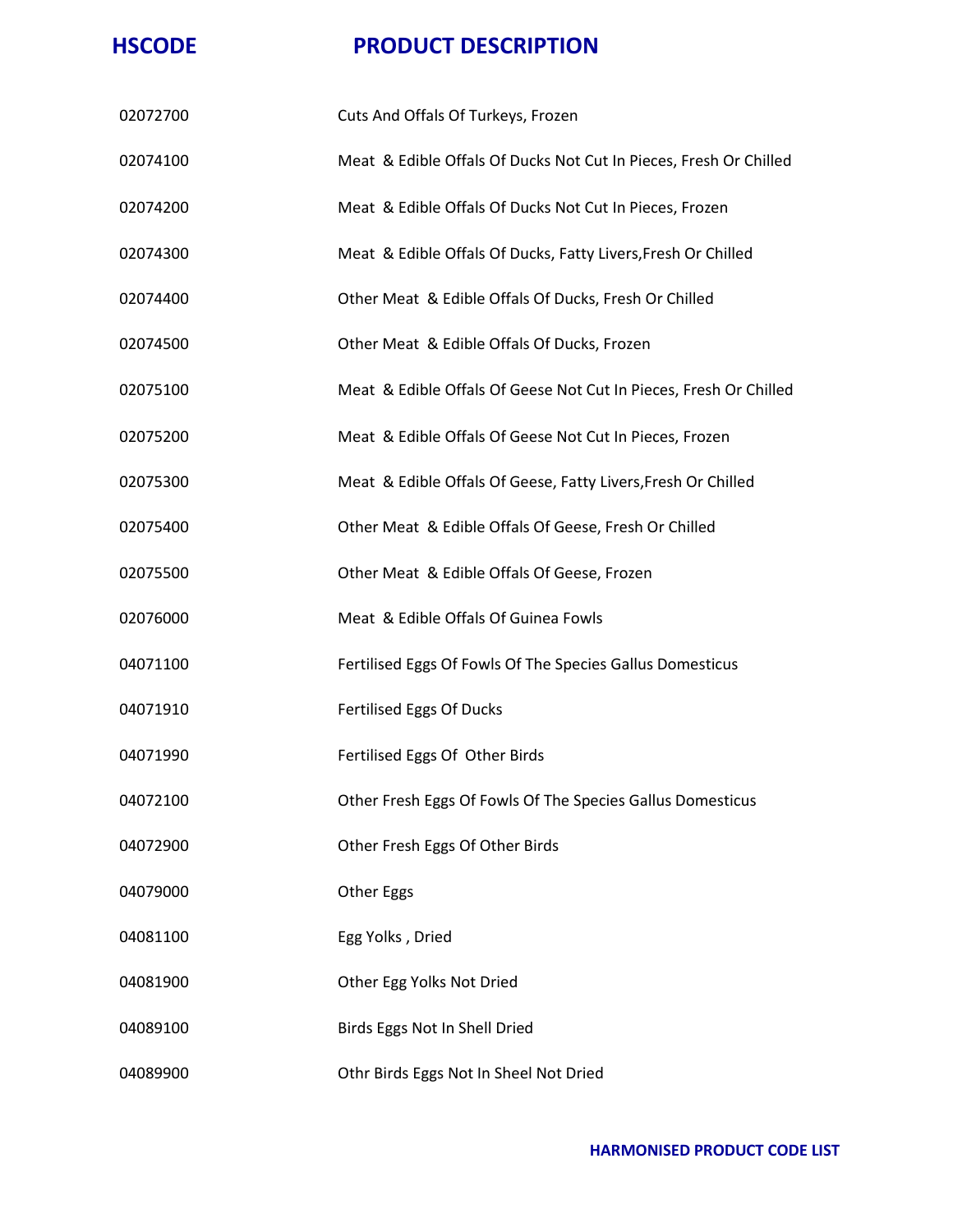| 05051010 | Feather Of Wild Birds Usd For Stfng;Down |
|----------|------------------------------------------|
| 05051090 | Other Feather Usd For Stfng; Down        |
| 05059091 | Skins And Othr Parts Of Wild Birds       |
| 05059099 | Skins & Othr Parts Of other Birds        |

| Subhead: | <b>DAIRY PRODUCTS</b>                                                                                            |
|----------|------------------------------------------------------------------------------------------------------------------|
| 04011000 | Milk And Cream Of A Fat Content, By Weight, Not Exceeding 1%.                                                    |
| 04012000 | Milk And Cream Of A Fat Content, By Weight, Exceeding 1% But Not<br>Exceeding 6%                                 |
| 04014000 | Milk And Cream Of A Fat Content, By Weight, Exceeding 6% But Not<br>Exceeding 10%                                |
| 04015000 | Milk And Cream Of A Fat Content, By Weight, Exceeding 10%                                                        |
| 04021010 | Skimmed Milk In Powder, Granules And Other Sold Forms, Of A Fat Content,<br>By Weight Not Exceeding 1.5%         |
| 04021020 | Milk Food For Babies In Powder, Granules And Other Sold Forms, Of A Fat<br>Content, By Weight Not Exceeding 1.5% |
| 04021090 | Other Milk Powder, Granules And Other Sold Forms, Of A Fat Content, By<br>Weight Not Exceeding 1.5%              |
| 04022100 | Milk And Cream, Not Containing Added Sugar Or Other Sweetening Matter<br>(>1.5%)                                 |
| 04022910 | Whole Milk (Fat>1.5%)                                                                                            |
| 04022920 | <b>Other Milk For Babies</b>                                                                                     |
| 04022990 | Other Milk Cream In Powder, Granules And Other Sold Forms, Of A Fat<br>Content, By Weight Exceeding 1.5%         |
| 04029110 | <b>Condensed Milk</b>                                                                                            |
| 04029190 | Other Milk And Cream Not Containing Added Sugar Or Other Sweetening<br>Matter                                    |
| 04029910 | Other Whole Milk Containing Added Sugar Or Other Sweetening Matter                                               |
| 04029920 | Other Condensed Milk Containing Added Sugar Or Other Sweetening<br>Matter                                        |
| 04029990 | Other Milk And Cream Containing Added Sugar Or Other Sweetening<br>Matter                                        |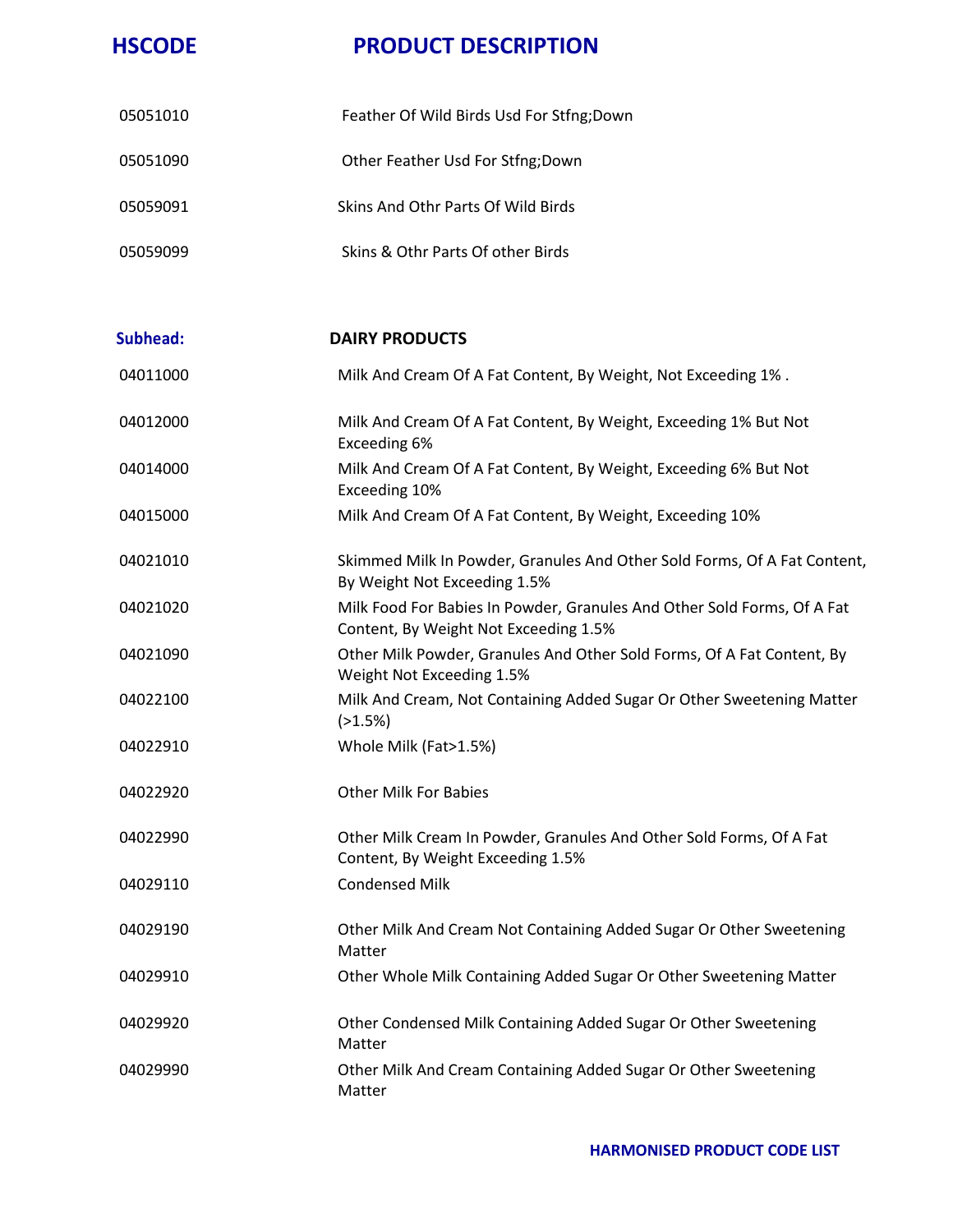| 04031000        | Yogurt                                                                                |
|-----------------|---------------------------------------------------------------------------------------|
| 04039010        | <b>Butter Milk</b>                                                                    |
| 04039090        | Other Cold Milk, Cream, Curdled Milk, Kheer, Fermented Oracidified Milk<br><b>Etc</b> |
| 04041010        | Whey, Concentrated, Evaporated Or Condensed, Liquid Or Semi-Solid                     |
| 04041020        | Whey, Dry, Blocks And Powdered                                                        |
| 04041090        | Other Whey                                                                            |
| 04049000        | Prodcts Othrthan Whey Consisting Of Natural Milk Constitnts                           |
| 04051000        | <b>Butter</b>                                                                         |
| 04052000        | Dairy Spreads                                                                         |
| 04059010        | <b>Butter Oil</b>                                                                     |
| 04059020        | Melted Butter (Ghee)                                                                  |
| 04059090        | Other Fats & Oils Dervtvd From Milk                                                   |
| 04061000        | Fresh (Unripened/Uncured) Cheese, Incl. Whey Cheese, & Curd                           |
| 04062000        | Grated/Powdered Cheese, Of All Kinds                                                  |
| 04063000        | Processed Cheese, Not Grated/Powdered                                                 |
| 04064000        | <b>Blue-Veined Cheese</b>                                                             |
| 04069000        | <b>Other Cheese</b>                                                                   |
| <b>Subhead:</b> | <b>NATURAL HONEY</b>                                                                  |
| 04090000        | Natural Honey                                                                         |
| <b>Subhead:</b> | <b>CASEIN</b>                                                                         |
| 35011000        | Casein Derivatives Casein Glues                                                       |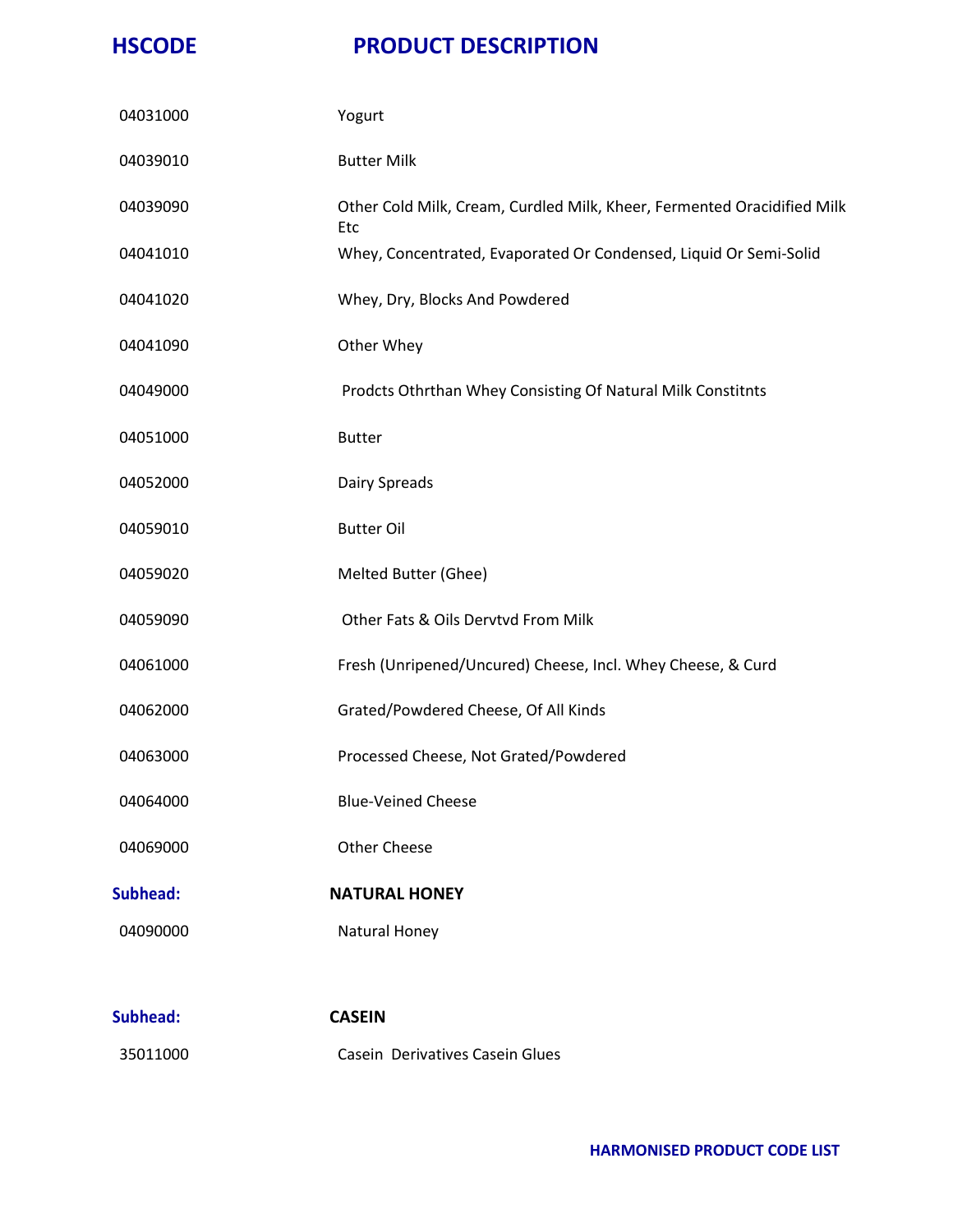Caseinate Other Casein Drvts &Casein Glues

| Subhead: | ALBUMIN(Eggs & Milk)                                           |
|----------|----------------------------------------------------------------|
| 35021100 | Dried (Egg Albumin)                                            |
| 35021900 | Other (Egg Albumin)                                            |
| 35022000 | Milk Albumin Incldng Concentrates Of Two Or More Whey Proteins |
| 35029000 | Other Albuminates & Other Albumin Drytys                       |

### **Head: OTHER PROCESSED FOODS**

| <b>Subhead:</b> | <b>GROUNDNUTS</b>                                                        |
|-----------------|--------------------------------------------------------------------------|
| 12023010        | Ground-Nuts Hps Of Seed Quality In Shell Not Roasted Or Cooked           |
| 12023090        | Other Ground-Nuts Of Seed Quality                                        |
| 12024110        | Other Ground-Nuts Hps Not Of Seed Quality In Shell Not Roasted Or Cooked |
| 12024190        | Other Groundnuts In Shell Not Rosted Or Cooked                           |
| 12024210        | Shelled Groundnuts Kernel H.P.S                                          |
| 12024220        | Shelled Groundnuts Kernel, Others                                        |
| 12024290        | <b>Other Groundnuts</b>                                                  |
| Subhead:        | <b>GUARGUM</b>                                                           |
| 11061010        | <b>Guar Meal</b>                                                         |
| 13023230        | <b>Guargum Treated And Pulverised</b>                                    |
| <b>Subhead:</b> | <b>JAGGERY &amp; CONFECTIONERY</b>                                       |
| 17011310        | Cane Jaggery                                                             |
|                 |                                                                          |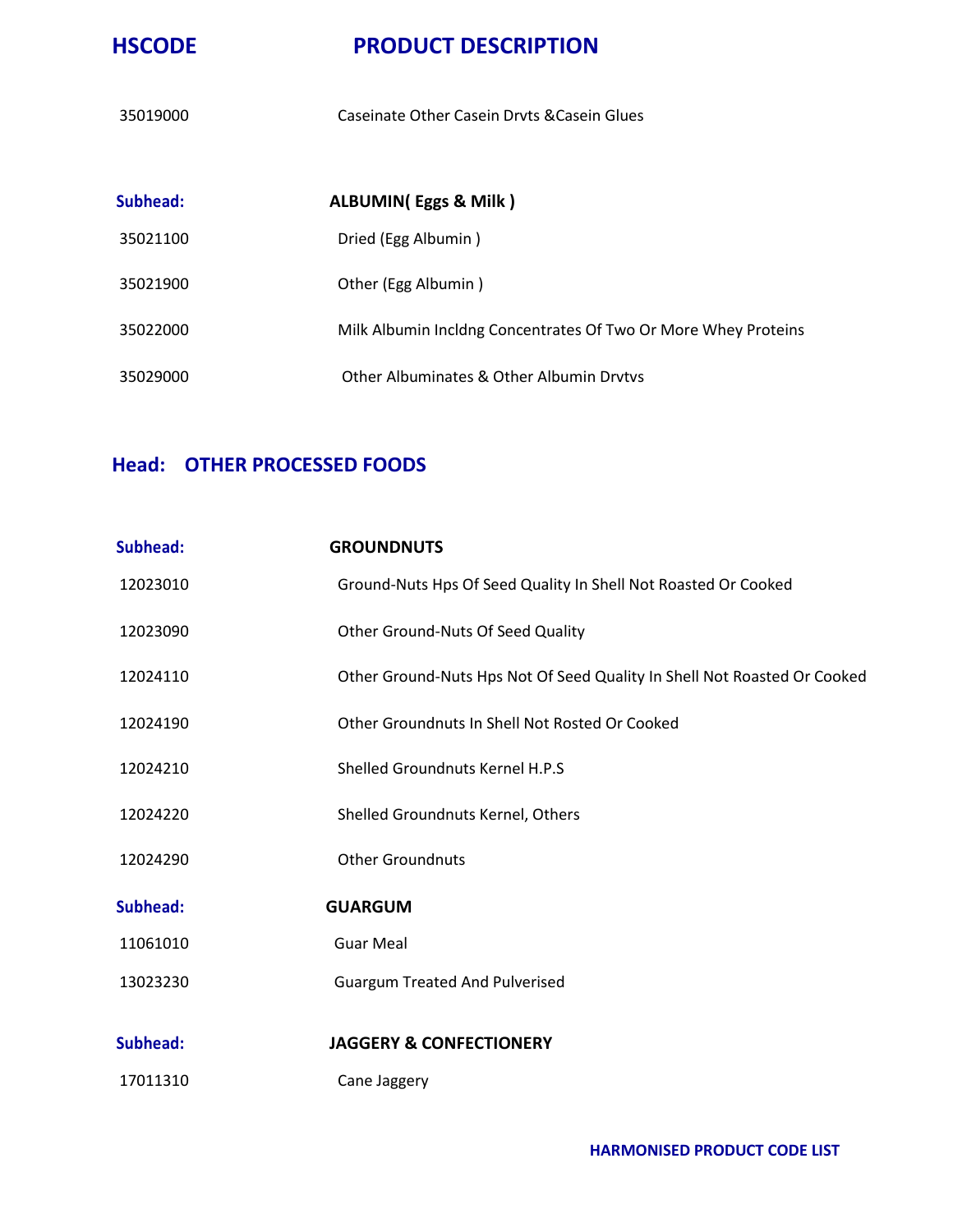| 17011410 | Other Cane Sugar: Cane Jaggery                                                                                                   |
|----------|----------------------------------------------------------------------------------------------------------------------------------|
| 17019100 | Refined Sugar Containing Added Flavouring Or Kg. Colouring Matter                                                                |
| 17021110 | Lactose And Lactose Syrup Containing 99% Or More Lactose Solid Form                                                              |
| 17021190 | Lactose And Lactose Syrup Containing 99% Or More Lactose Solid Form                                                              |
| 17021910 | Lactose And Lactose Syrup Other Than Containing 99% Or More Lactose<br>Solid Form                                                |
| 17021990 | Lactose And Lactose Syrup Other Than Containing 99% Or More Lactose<br>Solid Form                                                |
| 17022010 | Maple Sugar And Maple Syrup                                                                                                      |
| 17022090 | Maple Sugar And Maple Syrup                                                                                                      |
| 17023010 | Glucose And Glucose Syrup, Not Containing Fructose Or Containing In The<br>Dry State Less Than 20% By Weight Of Fructose, Liquid |
| 17023020 | Glucose And Glucose Syrup, Not Containing Fructose Or Containing In The<br>Dry State Less Than 20% By Weight Of Fructose, Solid  |
| 17023031 | Dextrose, Not Containing Fructose Or Containing In The Dry State Less Than<br>20% By Weight Of Fructose, Solid                   |
| 17023039 | Dextrose, Not Containing Fructose Or Containing In The Dry State Less<br>Than 20% By Weight Of Fructose, Other                   |
| 17024010 | Glucose And Glucose Syrup, Containing In The Dry State At Least 20% But<br>Less Than 50% By Weight Of Fructose, Liquid           |
| 17024020 | Glucose And Glucose Syrup, Containing In The Dry State At Least 20% But<br>Less Than 50% By Weight Of Fructose, Solid            |
| 17024031 | Dextrose, Containing In The Dry State At Least 20% But Less Than 50% By<br>Weight Of Fructose, Solid                             |
| 17024039 | Dextrose, Containing In The Dry State At Least 20% But Less Than 50% By<br>Weight Of Fructose, Other                             |
| 17025000 | <b>Chemically Pure Fructose</b>                                                                                                  |
| 17026010 | Other Fructose And Fructose Syrup, Containing In The Dry State More Than<br>50% By Weight Of Fructose, Solid                     |
| 17026090 | Other Fructose And Fructose Syrup, Containing In The Dry State More Than<br>50% By Weight Of Fructose, Others                    |
| 17029010 | Palmyra Sugar                                                                                                                    |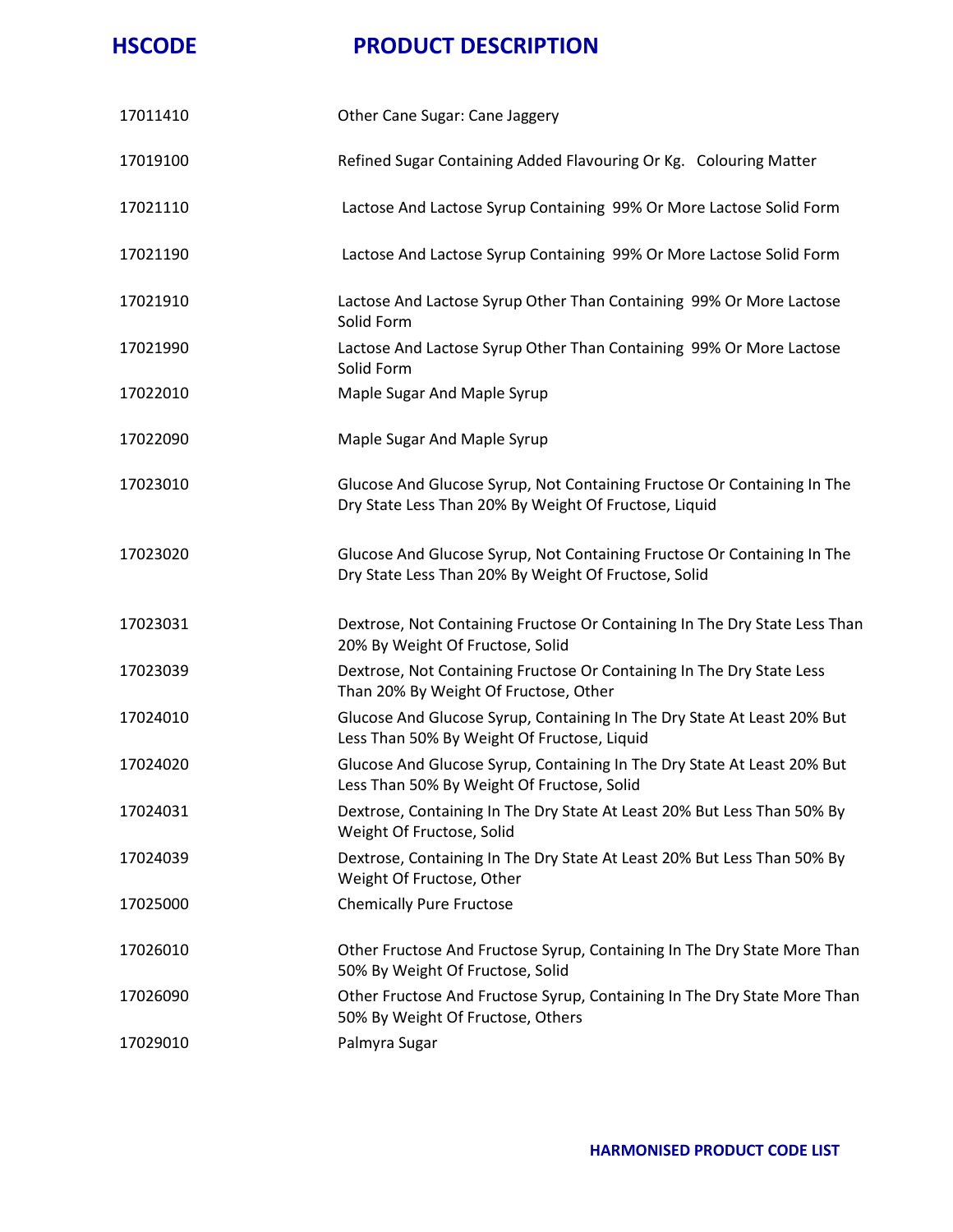| Culabanali | יראו והמחה גממרה                                                                                                              |
|------------|-------------------------------------------------------------------------------------------------------------------------------|
|            |                                                                                                                               |
| 17049090   | Other Sugar Confectionery, Not Containing Cocoa                                                                               |
| 17049030   | <b>Toffees, Caramels And Similar Sweets</b>                                                                                   |
| 17049020   | Boiled Sweets, Weather Or Not Filled                                                                                          |
| 17049010   | Jelly Confectionery                                                                                                           |
| 17041000   | Chewing Gum, Whether Or Not Sugar-Coated                                                                                      |
| 17029090   | Other, Including Invert Sugar And Other Sugar And Sugar Syrup Blends<br>Containing In The Dry State 50% By Weight Of Fructose |
| 17029050   | Insulin Syrup                                                                                                                 |
| 17029040   | Caramel                                                                                                                       |
| 17029030   | Artificial Honey, Whether Or Not Mixed With Natural Honey                                                                     |
| 17029020   | <b>Chemically Pure Maltose</b>                                                                                                |

| Subhead: | <b>COCOA PRODUCTS</b>                                                                                                                                                                                                        |
|----------|------------------------------------------------------------------------------------------------------------------------------------------------------------------------------------------------------------------------------|
| 18010000 | Cocoa Beans, Whole/Broken, Raw/Roasted                                                                                                                                                                                       |
| 18020000 | Cocoa Shells, Husks, Skins & Oth. Cocoa Waste                                                                                                                                                                                |
| 18031000 | Cocoa Paste, Not Defatted                                                                                                                                                                                                    |
| 18032000 | Cocoa Paste, Wholly/Partly Defatted                                                                                                                                                                                          |
| 18040000 | Cocoa Butter, Fat & Oil                                                                                                                                                                                                      |
| 18050000 | Cocoa Powder, Not Containing Added Sugar/Other Sweetening Matter                                                                                                                                                             |
| 18061000 | Cocoa Powder, Containing Added Sugar/Other Sweetening Matter                                                                                                                                                                 |
| 18062000 | Other Food Preparation Containing Cocoa In Blocks / Slabs Or Bars<br>Weighing More Than 2 Kgs Or In Liquid, Paste, Powder, Granular Or Other<br>Bulk Form In Containers Or Immediate Packings, Of Contents Exceeding 2<br>Кg |
| 18063100 | Othr Food Prpn In Blcks Slbs/Bars Flled                                                                                                                                                                                      |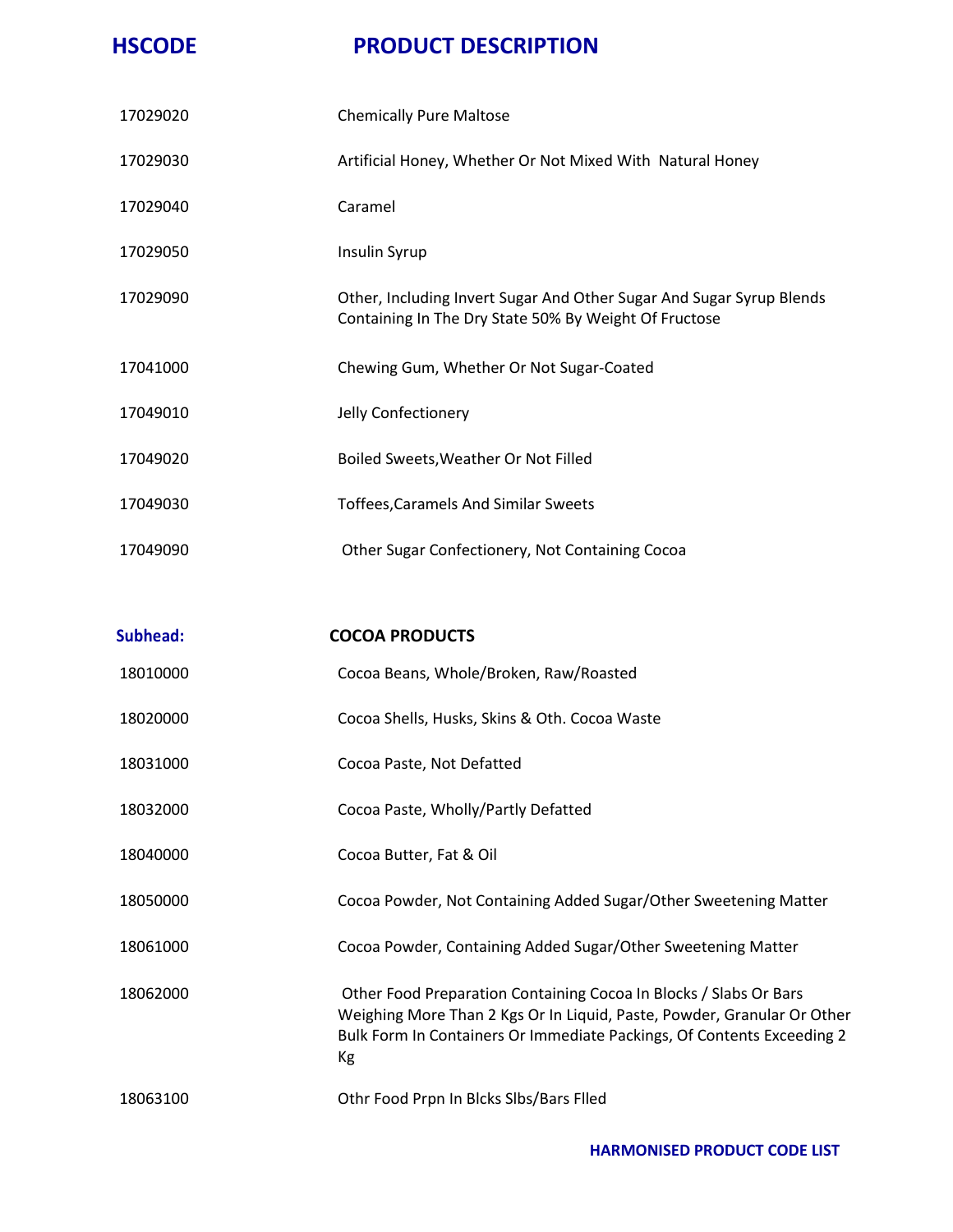| 18063200 | Othr Food Prpn In Blcks Slbs/Bars Nt Fild         |
|----------|---------------------------------------------------|
| 18069010 | Chocolate And Chocolate Products                  |
| 18069020 | <b>Sugar Confectonary Containing Cocoa</b>        |
| 18069030 | Spreads Containing Cocoa                          |
| 18069040 | Prepartions Containing Cocoa For Making Beverages |
| 18069090 | <b>Other Food Preparations Containing Cocoa</b>   |

| <b>Subhead:</b> | <b>CEREAL PREPARATIONS</b>                                                                        |
|-----------------|---------------------------------------------------------------------------------------------------|
| 11032000        | <b>Pellets of Cereals</b>                                                                         |
| 11041200        | Rolled/Flaked Grains Of Oats                                                                      |
| 11041900        | Rolled/Flaked Grains Of Cereals Other Than Oats                                                   |
| 11042200        | Other Worked Grains Of Oats For Example (Hulled / Pearled / Sliced /<br>Kibbled) Of Oats          |
| 11042300        | Other Worked Grains Of Oats For Example (Hulled / Pearled / Sliced /<br>Kibbled) Of Maize (Corn)  |
| 11042900        | Other Worked Grains Of Oats For Example (Hulled / Pearled / Sliced /<br>Kibbled) Of Other Cereals |
| 11043000        | Germ Of Cereals Whole, Rolled, Falked Or Ground                                                   |
| 11090000        | Wheat Gluten, Whether Or Not Dried                                                                |
| 19011010        | Malted Milk (Including Powder)                                                                    |
| 19011090        | Other Food Prpns Fr Infnt Use Excl Malted Milk                                                    |
| 19012000        | Mixes And Doughs For The Preparation Of Bakers' Wares Of Heading 1905                             |
| 19019010        | <b>Other Malt Extracts</b>                                                                        |
| 19019090        | All Other Preparation Of Flour Meal Starch / Malt Extract                                         |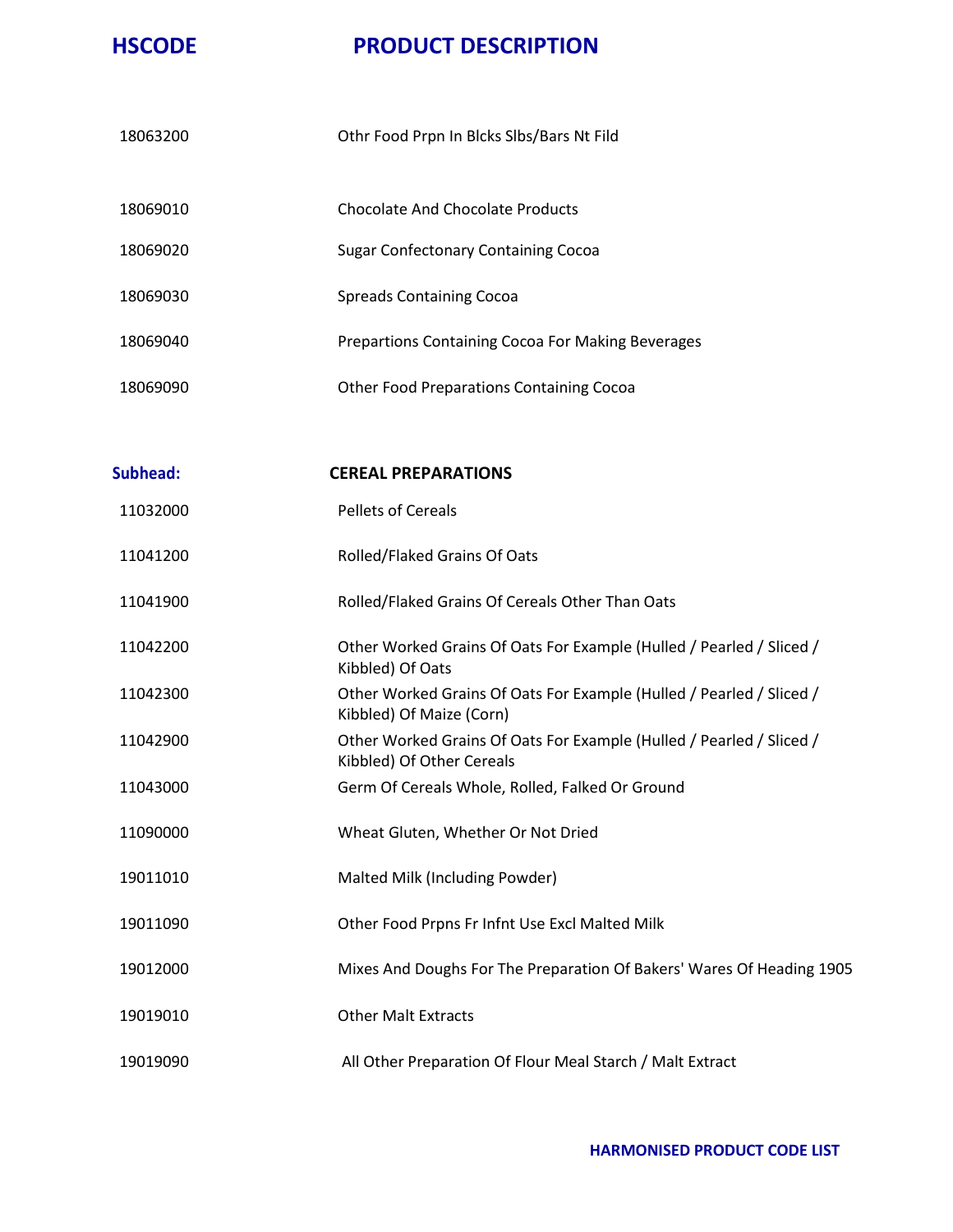| 19021100 | Uncooked Pasta, Not Stuffed/Otherwise Prepared, Containing Eggs                                                                                  |
|----------|--------------------------------------------------------------------------------------------------------------------------------------------------|
| 19021900 | Other Uncooked Not Satisfied / Otherwise Prepared Pasta                                                                                          |
| 19022010 | Stuffed Pasta, Cooked/Otherwise Prepared                                                                                                         |
| 19022090 | Other Stuffed Pasta Whether Or Not Cooked/Otherwise Prepared                                                                                     |
| 19023010 | <b>Dried Pasta</b>                                                                                                                               |
| 19023090 | <b>Other Dried Pasta</b>                                                                                                                         |
| 19024010 | Unprepared Couscous W/N Prepared                                                                                                                 |
| 19024090 | Other Couscous W/N Prepared                                                                                                                      |
| 19030000 | Tapioca & Substitutes Therefor Prepared From Starch, In The Form Of<br>Flakes/Grains, Pearls, Siftings Or In Similar Forms                       |
| 19041010 | <b>Corn Flakes</b>                                                                                                                               |
| 19041020 | Pawa, Mudi And The Like                                                                                                                          |
| 19041030 | <b>Bulgur Wheat</b>                                                                                                                              |
| 19041090 | Other Prepared Foods Obtained By The Swelling Or Roasting Of Cereals Or<br><b>Cereal Products</b>                                                |
| 19042000 | Prepared Foods Obtained From Unroasted Cereal Flakes Or From Mixtures<br>Of Unroasted Cereal Flakes And Roasted Cereal Flakes Or Swelled Cereals |
| 19043000 | <b>Bulgur Wheat Obtained From Unroasted Cereals</b>                                                                                              |
| 19049000 | Other Prpd Foods Obtnd From Rstd Crl Flks                                                                                                        |
| 19051000 | Crispbread                                                                                                                                       |
| 19052000 | Gingerbread And The Like Sweet Biscuits; Waffles And Wafers:                                                                                     |
| 19053100 | <b>Sweet Biscuits</b>                                                                                                                            |
| 19053211 | Waffles And Wafers, Coated With Chocolate Or Contng Chocolate                                                                                    |
| 19053219 | <b>Other Communion Wafers</b>                                                                                                                    |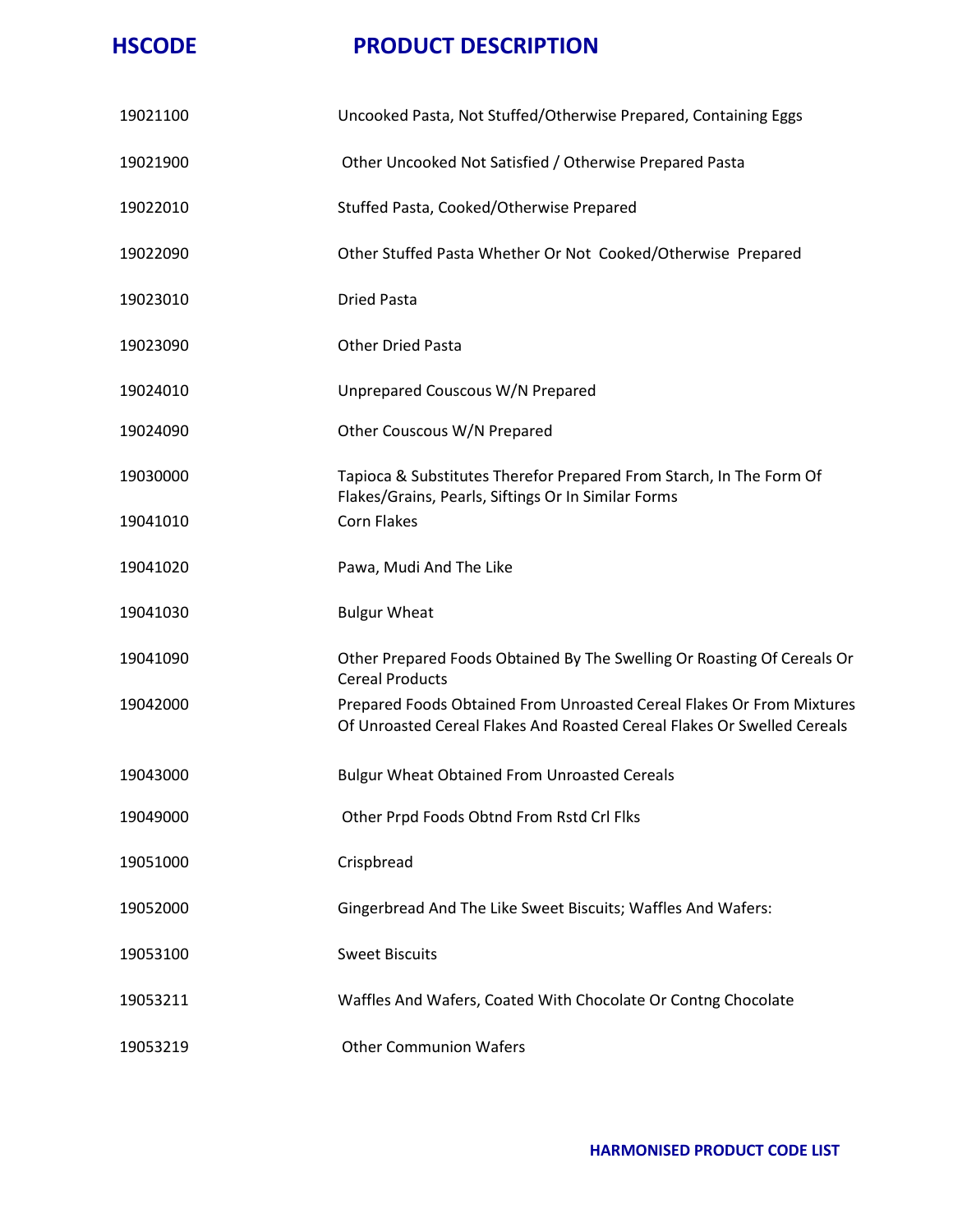| 19053290 | <b>Other Waffles And Wafers</b>                                                 |
|----------|---------------------------------------------------------------------------------|
| 19054000 | Rusks, Toasted Bread & Similar Toasted Products                                 |
| 19059010 | Pastries And Cakes, Biscuits & Other Bakers' Wares N.E.S. In Ch.19, Whethe<br>٠ |
| 19059020 | Biscuits Not Elsewhere Specified Or Included                                    |
| 19059030 | Extruded Or Expanded Products, Savoury Or Salted                                |
| 19059040 | Papad                                                                           |
| 19059090 | Other Bread, Pastry, Rice Papad And Similar Products                            |
|          |                                                                                 |

| Subhead: | <b>MILLED PRODUCTS</b>                                                  |
|----------|-------------------------------------------------------------------------|
| 11010000 | Wheat/Meslin Flour                                                      |
| 11022000 | Maize (Corn) Flour                                                      |
| 11029010 | Rye Flour                                                               |
| 11029090 | Other Cereal Flour Other Than That Of Wheat, Meslin, Rye, Maize (Corn)  |
| 11031110 | Groats Of Wheat                                                         |
| 11031120 | Meal Of Wheat                                                           |
| 11031300 | Groats/Meal Of Maize (Corn)                                             |
| 11031900 | Groats/Meal Of Cereals Other Than Wheat & Maize (Corn) Of Other Cereals |
|          |                                                                         |

| Subhead: | <b>ALCOHOLIC BEVERAGES</b>                                     |
|----------|----------------------------------------------------------------|
| 22030000 | Beer Made From Malt                                            |
| 22041000 | Sparkling Wine                                                 |
| 22042110 | Port & Other Still Red Wines in containers holding 2 I or less |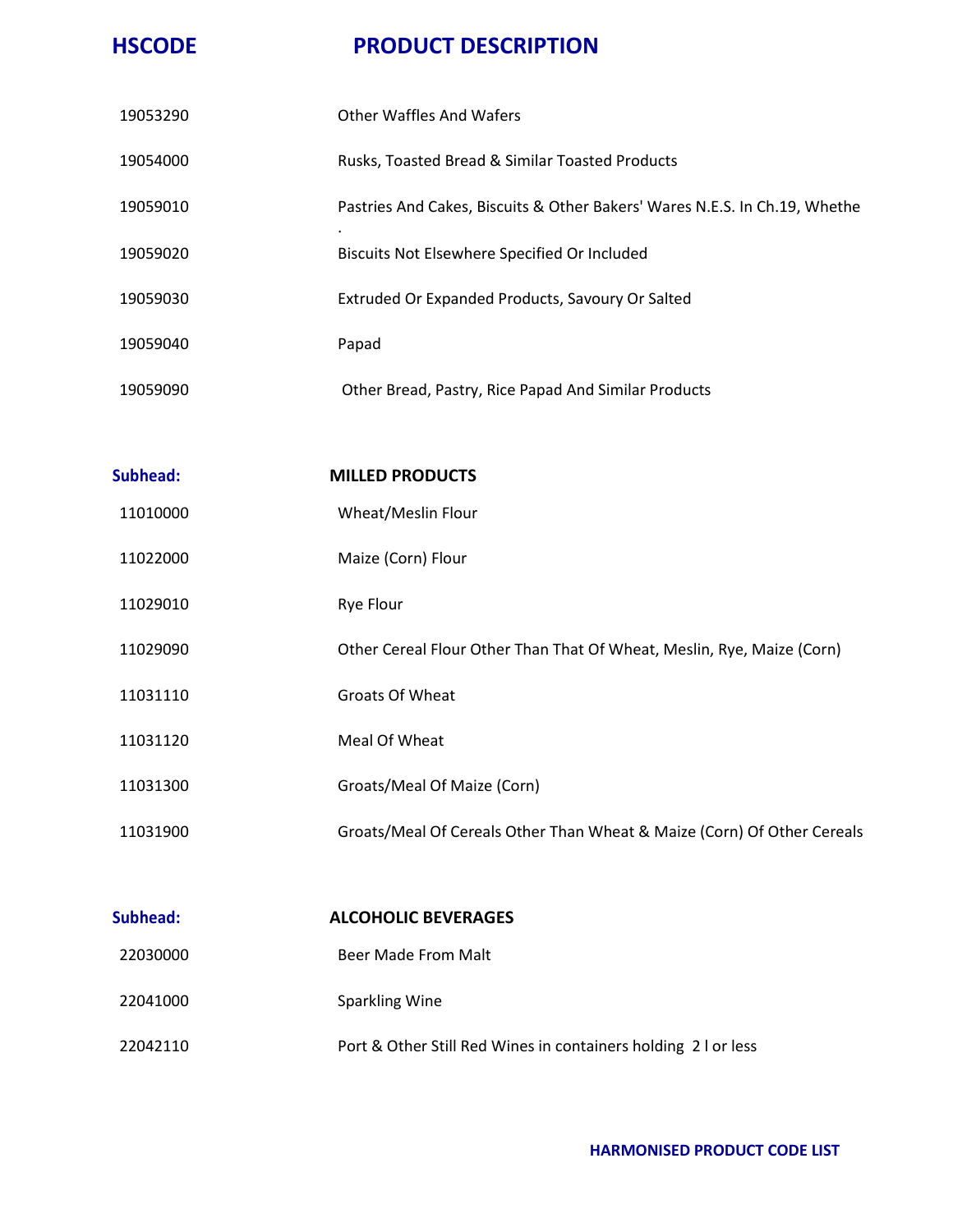| 22042120 | Sherry And Other White Wines in containers holding 2 I or less                                                                                               |
|----------|--------------------------------------------------------------------------------------------------------------------------------------------------------------|
| 22042190 | Other Wines Of Fresh Grapes Including Grape Must in containers holding 2<br>I or less                                                                        |
| 22042210 | Port and other red wines in containers holding more than 2 I but not more<br>than 10 l                                                                       |
| 22042220 | Sherry and other white wines in containers holding more than 2 I but not<br>more than 10 l                                                                   |
| 22042290 | Other wine, containers holding more than 2 I but not more than 10 I                                                                                          |
| 22042910 | Port And Other Red Wines Of Grape Must holding more than 10 I                                                                                                |
| 22042920 | Sherry And Other White Wines holding more than 10 I                                                                                                          |
| 22042990 | Other Wines Of Fresh Grapes Excluding Grape Must holding more than 10 I                                                                                      |
| 22043000 | <b>Other Grape Must</b>                                                                                                                                      |
| 22051000 | Vermouth & Other Wine Of Fresh Grapes Flavoured With Plants/Aromatic<br>Substances Holding 2 Ltr Or Less                                                     |
| 22059000 | Other Vermouth & Oth. Wine Of Fresh Grapes Flavoured With<br><b>Plants/Aromatic Substances</b>                                                               |
| 22060000 | Other Fermented Beverages (E.G., Cider, Perry, Mead), Mixtures Of<br>Fermented Beverages And Non-Alcoholic Beverages, Not Elsewhere<br>Specified Or Included |
| 22071011 | Concentrates Of Alcoholic Beverages (Undenatured Ethyl Alcohol Of An<br>Alcoholic Strength By Volume Of 80% Vol. Or Higher)                                  |
| 22071019 | <b>Other Rectified Spirit</b>                                                                                                                                |
| 22071090 | Othr Spirit Of Undenatrd Ethyl Alchl                                                                                                                         |
| 22072000 | Ethyl Alcohol And Other Spirits, Denatured, Of Any Strength                                                                                                  |
| 22082011 | Brandy In Containers Holding 2 Liters Or Less                                                                                                                |
| 22082019 | Other Spirits In Containers Holding 2 Ltr Or Less                                                                                                            |
| 22082091 | Brandy In Containers Holding More Than 2 Ltr                                                                                                                 |
| 22082099 | Other Spirits In Containers Holding More Than 2 Ltrs                                                                                                         |
| 22083011 | Bourbon Whiskey In Containers Holding 2 Ltr Or Less                                                                                                          |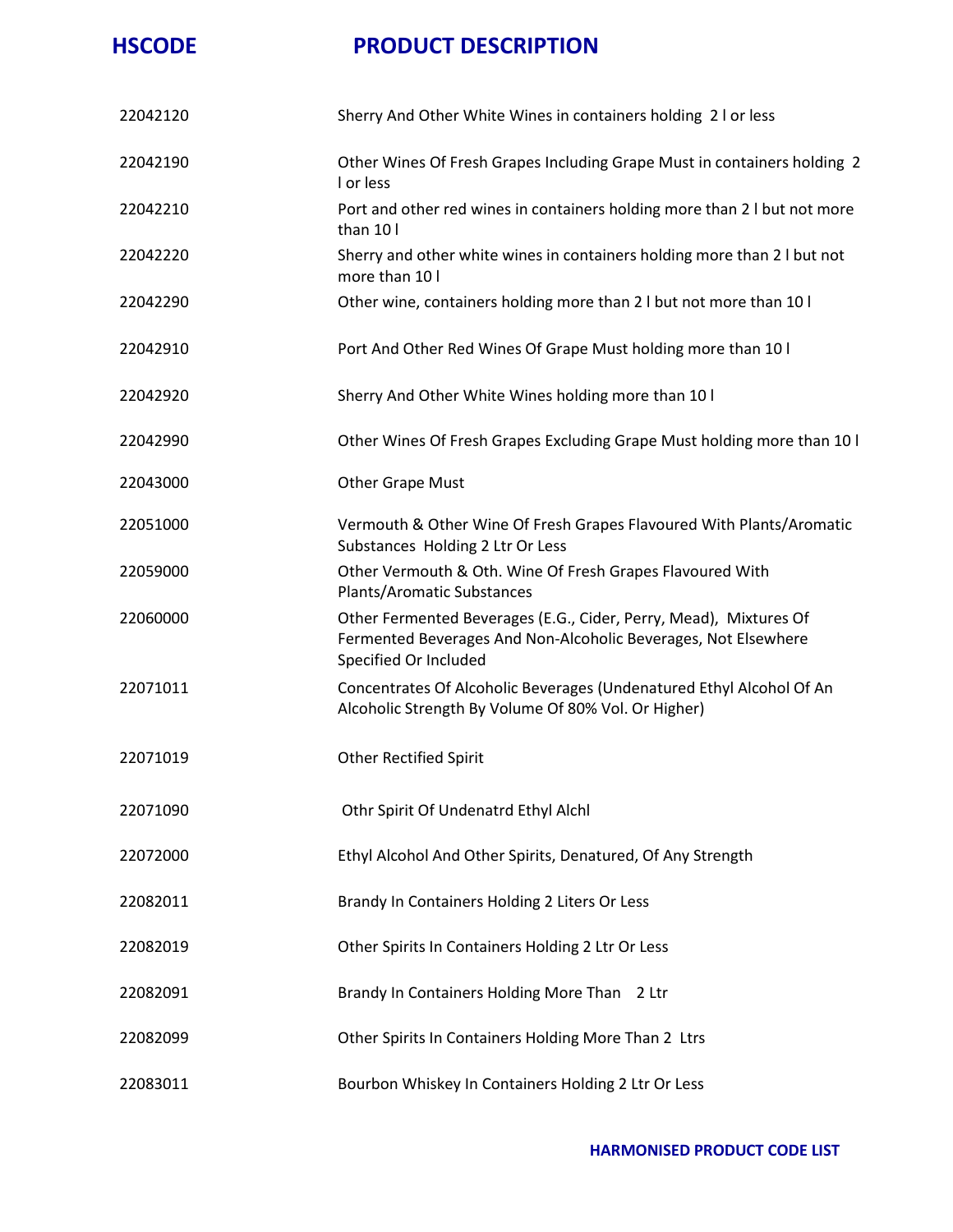| 22083012 | Scotch In Containers Holding 2 Ltr Or Less                    |
|----------|---------------------------------------------------------------|
| 22083013 | Blended Whiskey In Containers Holding 2 Ltr Or Less           |
| 22083019 | Others Whiskies In Containers Holding 2 Ltr Or Less           |
| 22083091 | Bourbon Whiskey In Containers Holding More Than 2 Ltrs        |
| 22083092 | Scotch In Containers Holding More Than 2 Ltr                  |
| 22083093 | Blended Whiskey In Containers Holding More Than 2 Ltr         |
| 22083099 | Other Whiskey In Containers Holding More Than 2 Ltr           |
| 22084011 | Rum In Containers Holding 2 Ltr Or Less                       |
| 22084012 | Tafia In Containers Holding 2 Ltrs Or Less                    |
| 22084091 | Rum In Containers Holding More Than 2 Ltr                     |
| 22084092 | Tafia In Containers Holding More Than 2 Ltr                   |
| 22085011 | Gin In Containers Holding 2 Ltrs Or Less                      |
| 22085012 | Geneva In Containers Holding 2 L Or Less                      |
| 22085091 | Gin In Containers Holding More Than 2 Ltr                     |
| 22085092 | Geneva In Containers Holding More Than 2 Ltr                  |
| 22087011 | Liquers In Containers Holding 2 Ltr Or Less                   |
| 22087012 | Cordials In Containers Holding 2 Ltr Or Less                  |
| 22087091 | Liquers In Containers Holding More Than 2 Ltr                 |
| 22087092 | Cordials In Containers Holding More Than 2 Ltr                |
| 22089011 | Tequila In Containers Holding 2 Ltr Or Less                   |
| 22089012 | Indenatured Ethyl Alcohol In Containers Holding 2 Ltr Or Less |
| 22089019 | Other In Containers Holding 2 Ltr Or Less                     |
|          |                                                               |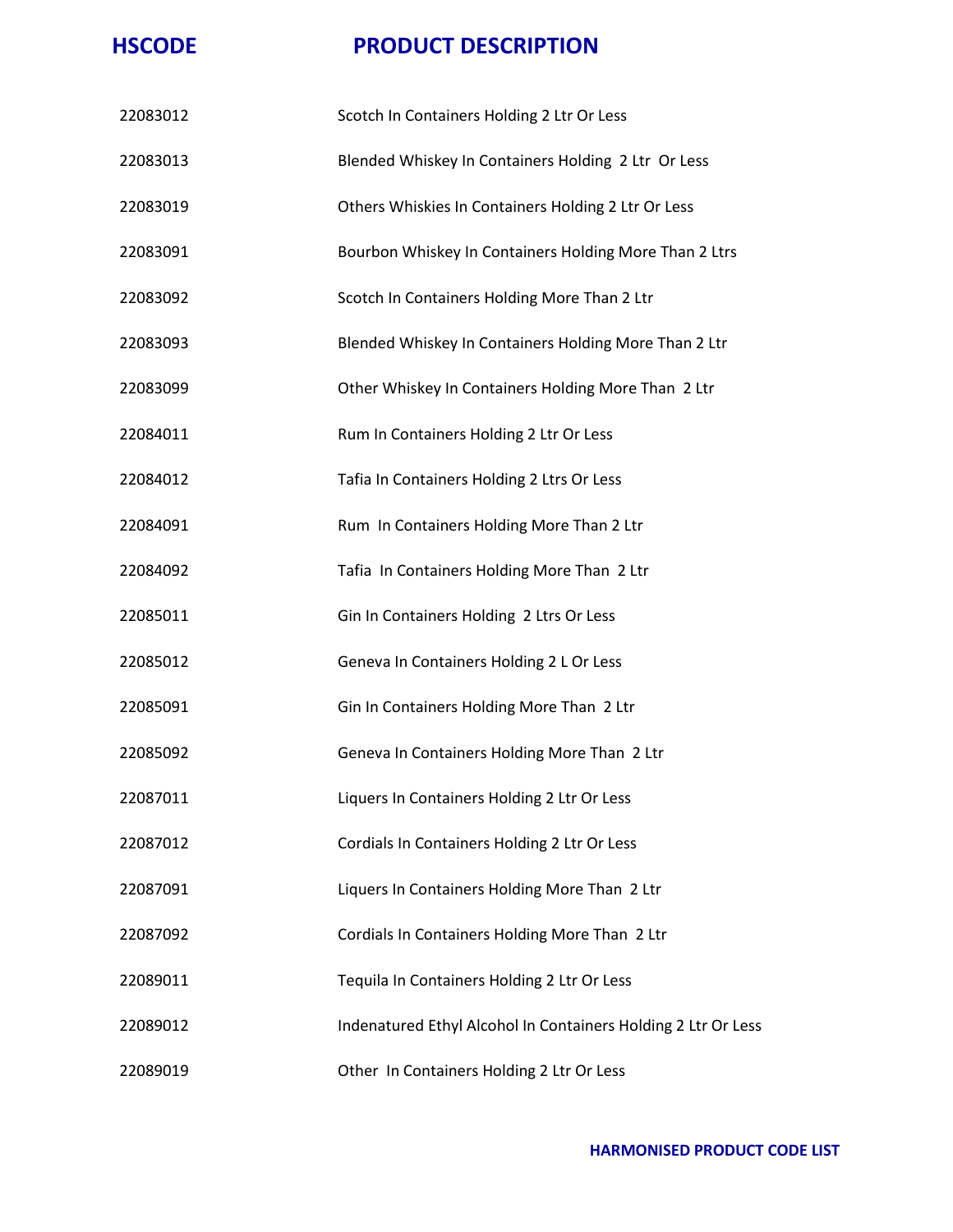| 22089091 | Tequila In Containers Holding More Than 2 Ltr                              |
|----------|----------------------------------------------------------------------------|
| 22089092 | Indenatured Ethyl Alcohol In Containers Holding More Than 2 L              |
| 22089099 | Other In Containers Holding More Than 2 Ltr                                |
|          |                                                                            |
| Subhead: | <b>MISCELLANEOUS PREPARATIONS</b>                                          |
| 11051000 | Flour, Meal & Powder Of Potatoes                                           |
| 11052000 | Flakes, Granules & Pellets Of Potatoes                                     |
| 11061090 | Flour, Meal & Powder Of The Dried Leguminous Vegetables Of Heading<br>0713 |
| 11062010 | Flour, Meal & Powder Of Sago                                               |
| 11062020 | Flour, Meal & Powder Of Manioc                                             |
| 11062090 | Flour, Meal & Powder Of Other Roots And Tubers Of Heading 07.14            |
| 11063010 | Flour, Meal & Powder Of Tamarind Of Ch.8                                   |
| 11063020 | Flour, Meal & Powder Of Singoda                                            |
| 11063030 | Flour Of Mango                                                             |
| 11063090 | Other Flour, Meal & Powder                                                 |
| 11071000 | Malt, Not Roasted                                                          |
| 11072000 | Malt, Roasted                                                              |
| 11081100 | <b>Wheat Starch</b>                                                        |
| 11081200 | Maize (Corn) Starch                                                        |
| 11081300 | Potato Starch                                                              |
| 11081400 | Manioc (Cassava) Starch                                                    |
| 11081910 | Sago Starch                                                                |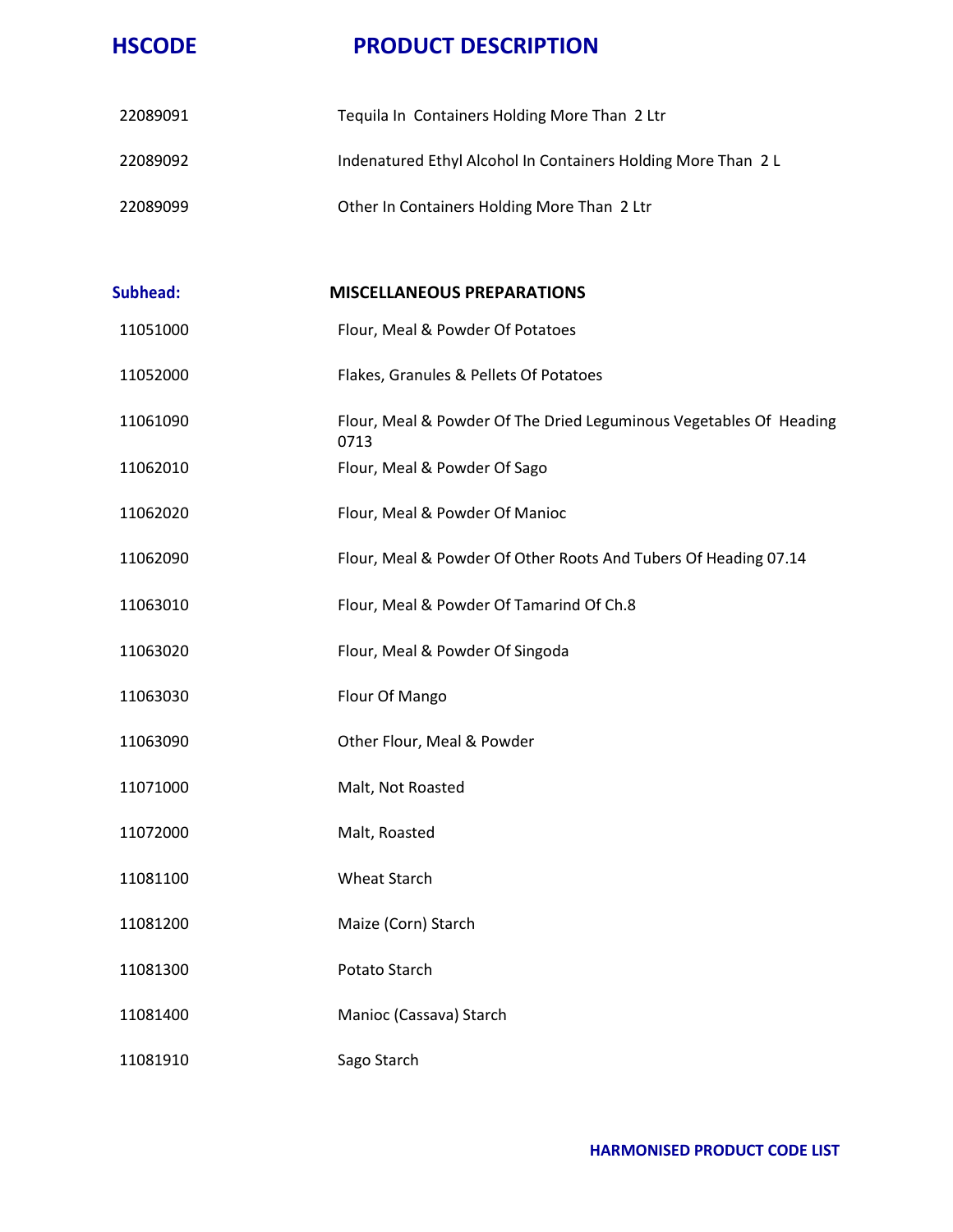| 11081990 | <b>Other Starch</b>                                           |
|----------|---------------------------------------------------------------|
| 11082000 | Inulin                                                        |
| 15179020 | Peanut Butter                                                 |
| 21021010 | <b>Active Culture Yeasts</b>                                  |
| 21021020 | <b>Baker'S Yeast</b>                                          |
| 21021090 | <b>Other Yeasts</b>                                           |
| 21022000 | Inactive Yeasts, Other Single Cell Micro-Organisms, Dead      |
| 21023000 | <b>Prepared Baking Powders</b>                                |
| 21031000 | Soya Sauce                                                    |
| 21032000 | Tomato Ketchup & Other Tomato Sauces                          |
| 21033000 | Mustered Flour And Meal And Prepared Mustard                  |
| 21039010 | <b>Curry Paste</b>                                            |
| 21039020 | Chilli Sauce                                                  |
| 21039030 | Majonnaise And Salad Dressings                                |
| 21039040 | Mixed, Condements And Mixed Seasoning                         |
| 21039090 | Othr Mixed Condiments And Mixed Seasonings                    |
| 21041010 | Dried Soups & Broths & Preparations                           |
| 21041090 | Other Soups And Broths & Preparations                         |
| 21042000 | Homogenised Composite Food Preparation                        |
| 21050000 | Ice Cream & Other Edible Ice, Whether Or Not Containing Cocoa |
| 21061000 | <b>Protein Concentrates &amp; Textured Protein Substances</b> |
| 21069011 | Soft Drink Concentrates, Sharbat                              |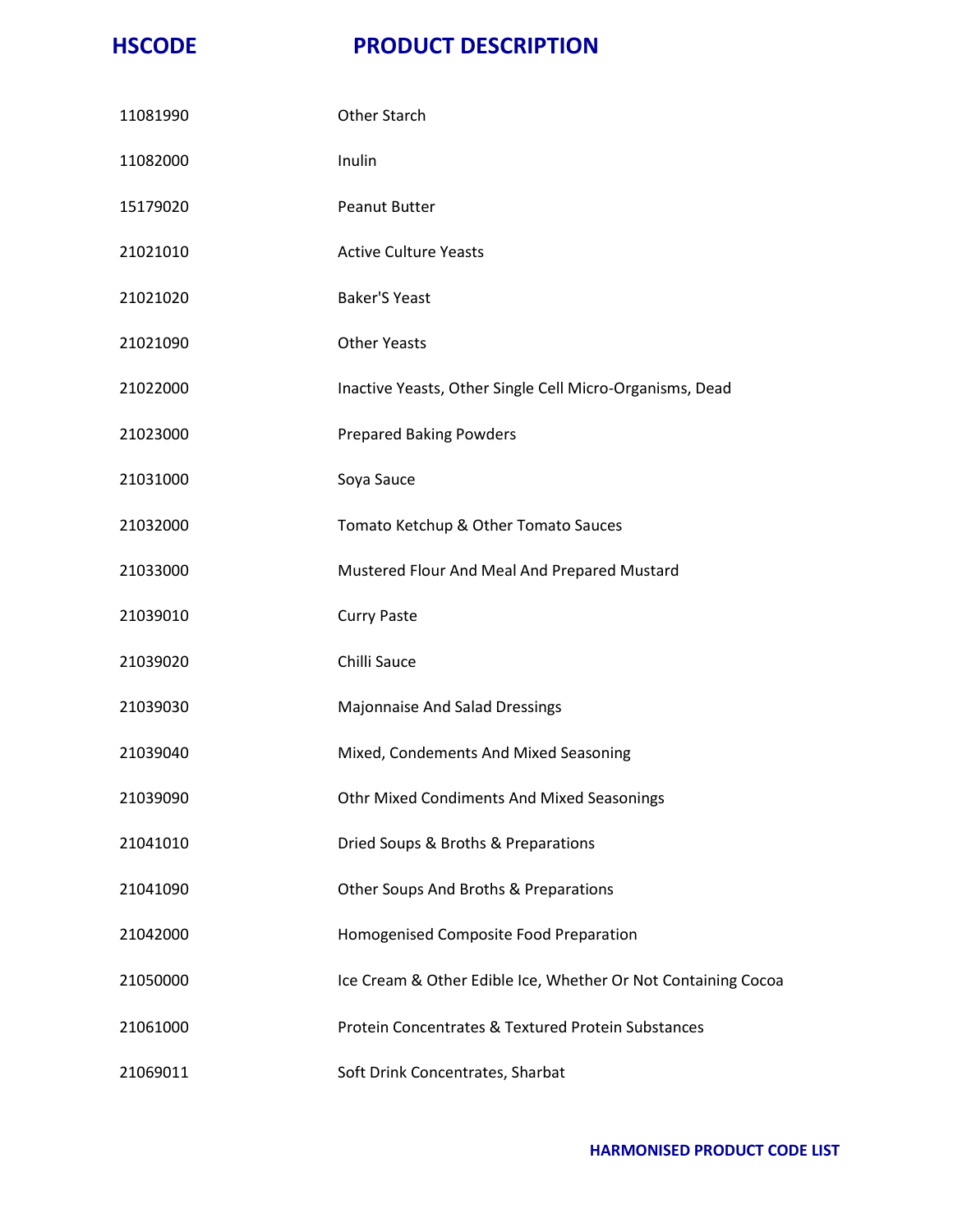| 21069019 | <b>Other Soft Drink Concentrates</b>                                                                                                                           |
|----------|----------------------------------------------------------------------------------------------------------------------------------------------------------------|
| 21069020 | Pan Masala                                                                                                                                                     |
| 21069030 | Betel Nut Products Known As "Supari"                                                                                                                           |
| 21069040 | Sugar-Syrups Containing Added Flavouring Or Coloring Matter, Not<br>Elsewhere Specified Or Included, Lactose, Syrup, Glucose Syrup And Malto<br>Dextrine Syrup |
| 21069050 | <b>Compound Preparations For Making Non-Alcoholic Beverages</b>                                                                                                |
| 21069060 | <b>Food Flavoring Material</b>                                                                                                                                 |
| 21069070 | Churna For Pan                                                                                                                                                 |
| 21069080 | <b>Custard Powder</b>                                                                                                                                          |
| 21069091 | <b>Other Diabetic Food</b>                                                                                                                                     |
| 21069092 | <b>Sterlized Or Pasteurized Millstone</b>                                                                                                                      |
| 21069099 | Other Food Preparation Not Elsewhere Specified                                                                                                                 |
| 22011010 | <b>Mineral Waters</b>                                                                                                                                          |
| 22011020 | <b>Areated Waters</b>                                                                                                                                          |
| 22019010 | Ice & Snow                                                                                                                                                     |
| 22019090 | Other Water (Including Natural Waters)                                                                                                                         |
| 22021010 | Areated Waters Containing Sugar                                                                                                                                |
| 22021020 | Lemonade                                                                                                                                                       |
| 22021090 | <b>Other Than Lemonade</b>                                                                                                                                     |
| 22029100 | Non alcoholic beer                                                                                                                                             |
| 22029910 | Soya Milk Drinks, Whether Or Not Sweetened Or Flavoured                                                                                                        |
| 22029920 | Fruit Pulp Or Fruit Juice Based Dirnks                                                                                                                         |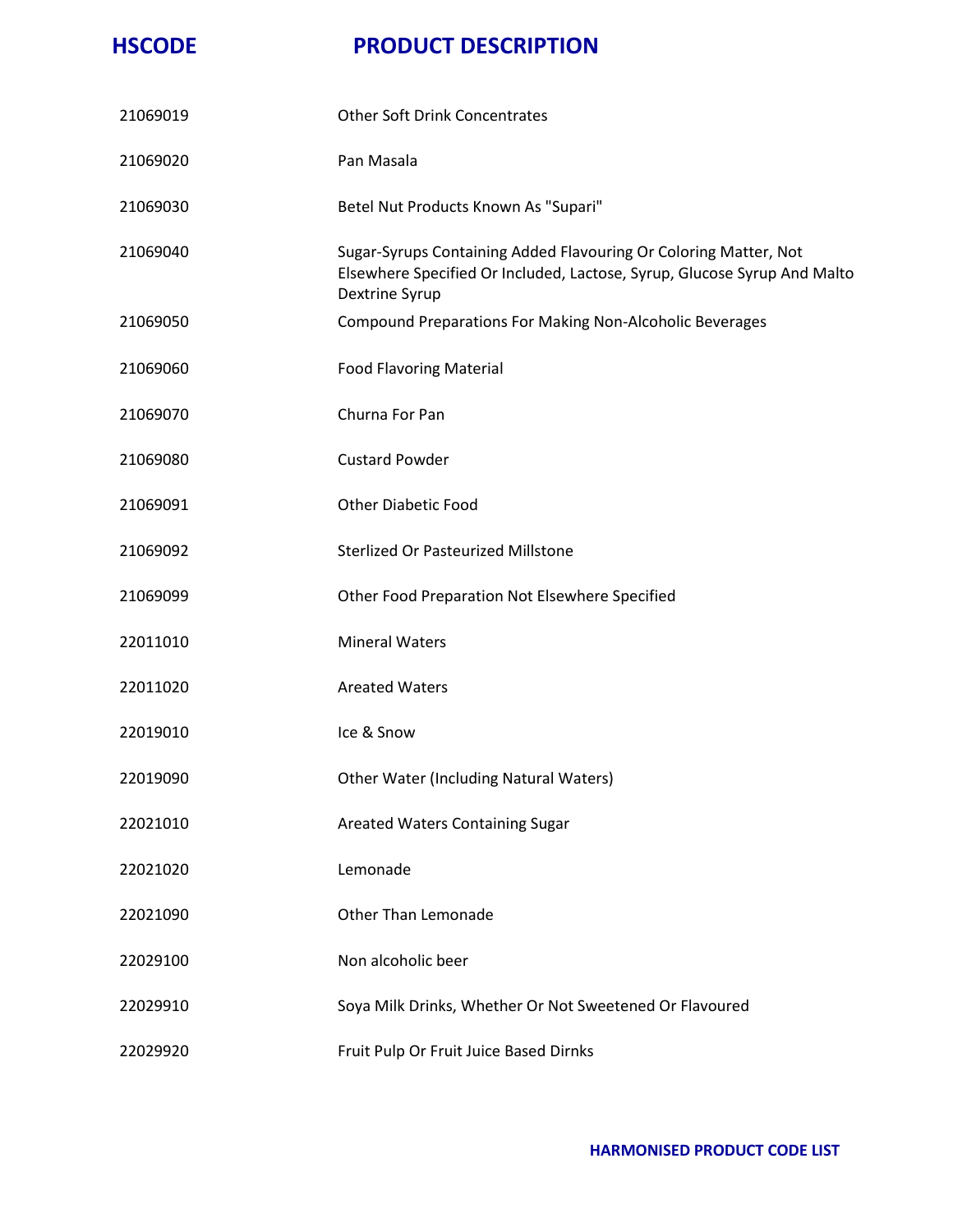| 22029930 | Beverages Containing Milk           |
|----------|-------------------------------------|
| 22029990 | Other Sweetend Flavoured Waters     |
| 22090010 | <b>Brewed Vinegar</b>               |
| 22090020 | Synthetic Vinegar                   |
| 22090090 | <b>Other Vinegar And Substitues</b> |

# **Head: CEREALS**

| Subhead: | <b>BASMATI RICE</b>                                                                |
|----------|------------------------------------------------------------------------------------|
| 10063020 | Basmati Rice                                                                       |
|          |                                                                                    |
| Subhead: | <b>NON BASMATI RICE</b>                                                            |
| 10061010 | Rice In The Husk (Paddy/Rough) Of Seed Quality                                     |
| 10061090 | Other Rice In The Husk (Paddy/Rough),                                              |
| 10062000 | Husked (Brown) Rice                                                                |
| 10063010 | <b>Rice Parboiled</b>                                                              |
| 10063090 | Other Rice Semi Milled Or Wholly Milled Rice, Whether Or Not Polished Or<br>Glazed |
| 10064000 | <b>Broken Rice</b>                                                                 |

| Subhead: | <b>WHEAT</b>                       |
|----------|------------------------------------|
| 10011100 | Durum Wheat Of Seed Quality        |
| 10011900 | <b>Other Durum Wheat Excl Seed</b> |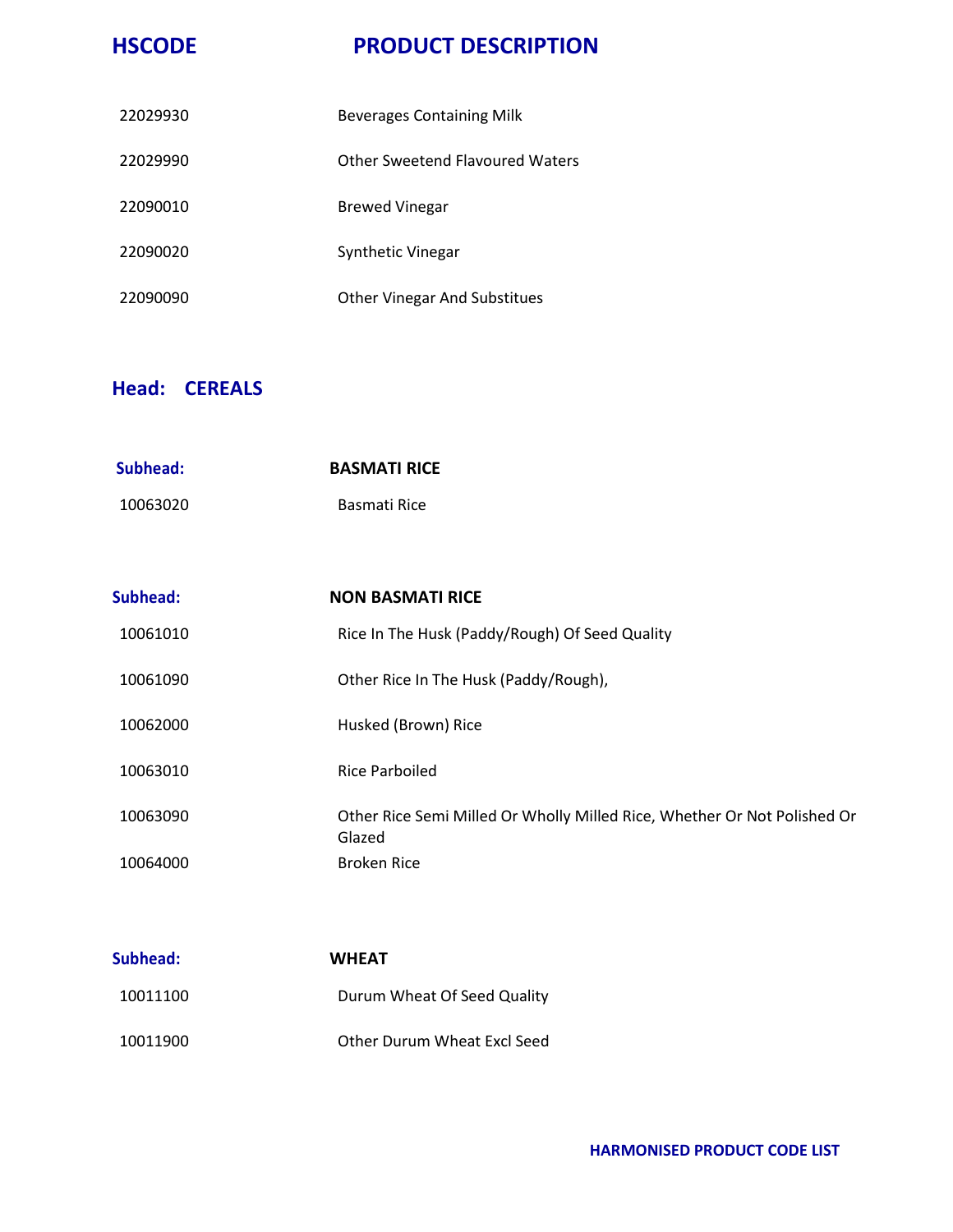| 10019100 | Wheat And Meslin Seed Excl. Durum Wheat |
|----------|-----------------------------------------|
| 10019910 | Other Wheat                             |
| 10019920 | <b>Other Meslin</b>                     |

| Subhead: | <b>MAIZE</b>                        |
|----------|-------------------------------------|
| 10051000 | Maize (Corn), Seed                  |
| 10059011 | Yellow Maize (Corn)                 |
| 10059019 | Maize (Corn), Other Then Yellow     |
| 10059020 | Flint Corn (Zea Mays Var. Indurata) |
| 10059030 | Popcorn (Zea Mays Var. Everta)      |
| 10059090 | <b>Other Corns</b>                  |
|          |                                     |
| Subhead: | <b>OTHER CEREALS</b>                |
| 10021000 | Rye Of Seed Quality                 |
| 10029000 | Rye Other                           |
| 10031000 | <b>Barley Of Seed Quality</b>       |
| 10039000 | <b>Barley Other</b>                 |
| 10041000 | Oats Of Seed Quality                |
| 10049000 | Oats Other                          |
| 10071000 | Grain Sorghum Of Seed Quality       |
| 10079000 | Grain Sorghum Other Than Seed       |
| 10081010 | <b>Buckwheat Of Seed Quality</b>    |
| 10081090 | <b>Buckwheat Other Than Seed</b>    |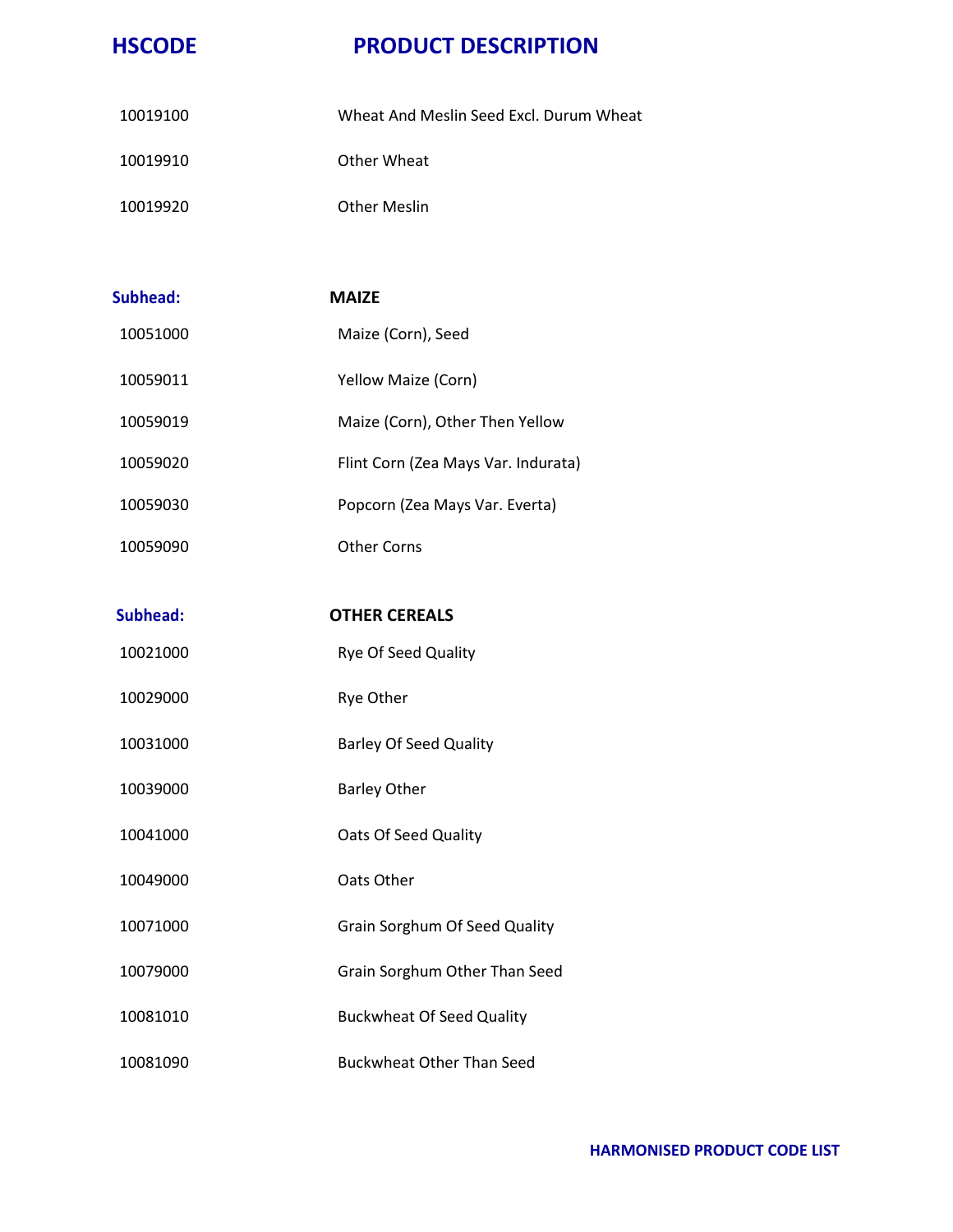| 10082110 | Millet (Jawar) Of Seed Quality      |
|----------|-------------------------------------|
| 10082120 | Millet (Bajra) Of Seed Quality      |
| 10082130 | Millet (Ragi) Of Seed Quality       |
| 10082910 | Millet (Jawar) Other Than Seed      |
| 10082920 | Millet (Bajra) Other Than Seed      |
| 10082930 | Millet (Ragi) Other Than Seed       |
| 10083010 | Millet (Canary) Of Seed Quality     |
| 10083090 | Millet (Canary) Other Than Seed     |
| 10084000 | Fonio (Digitaria Spp.)              |
| 10085000 | Quinoa(Chenopodium Quinoa)          |
| 10086000 | <b>Triticale</b>                    |
| 10089010 | <b>Other Cereal Of Seed Quality</b> |
| 10089090 | <b>Other Cereal Other Than Seed</b> |

#### **Head: CASHEW**

| Subhead: | <b>CASHEW KERNELS</b>            |
|----------|----------------------------------|
| 08013100 | Cashew Nuts Fresh/Dried In Shell |
| 08013210 | Cashew kernel, broken            |
| 08013220 | Cashew kernel, whole             |
| 08013290 | Other Cashew kernel              |